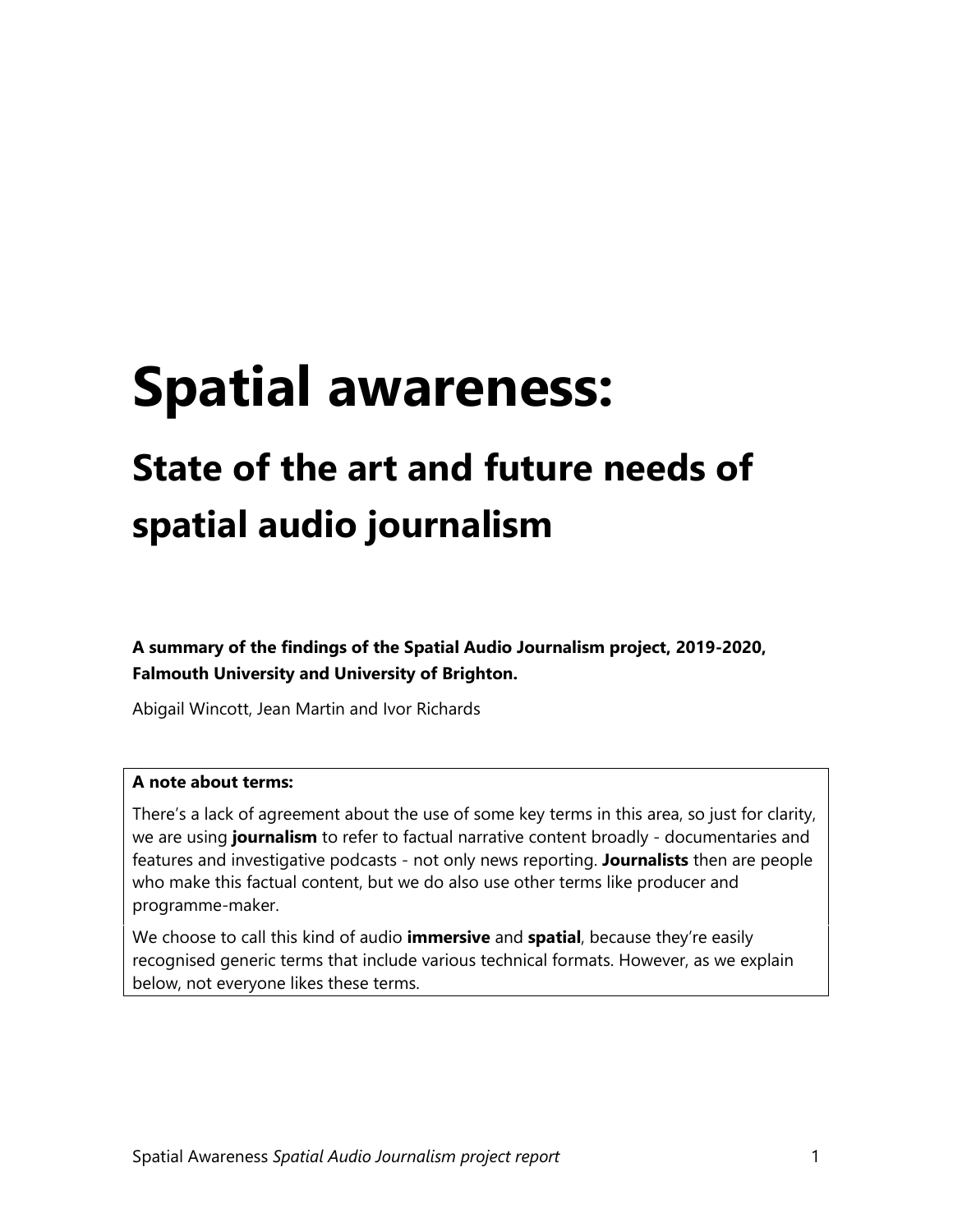#### Contents

| A summary of the findings of the Spatial Audio Journalism project, 2019-2020,  |  |
|--------------------------------------------------------------------------------|--|
|                                                                                |  |
|                                                                                |  |
|                                                                                |  |
|                                                                                |  |
|                                                                                |  |
|                                                                                |  |
|                                                                                |  |
|                                                                                |  |
|                                                                                |  |
|                                                                                |  |
|                                                                                |  |
|                                                                                |  |
|                                                                                |  |
|                                                                                |  |
| Looking to the future: how can we support journalists to use spatial audio? 22 |  |
|                                                                                |  |
|                                                                                |  |
|                                                                                |  |
|                                                                                |  |
|                                                                                |  |
|                                                                                |  |
|                                                                                |  |
|                                                                                |  |
|                                                                                |  |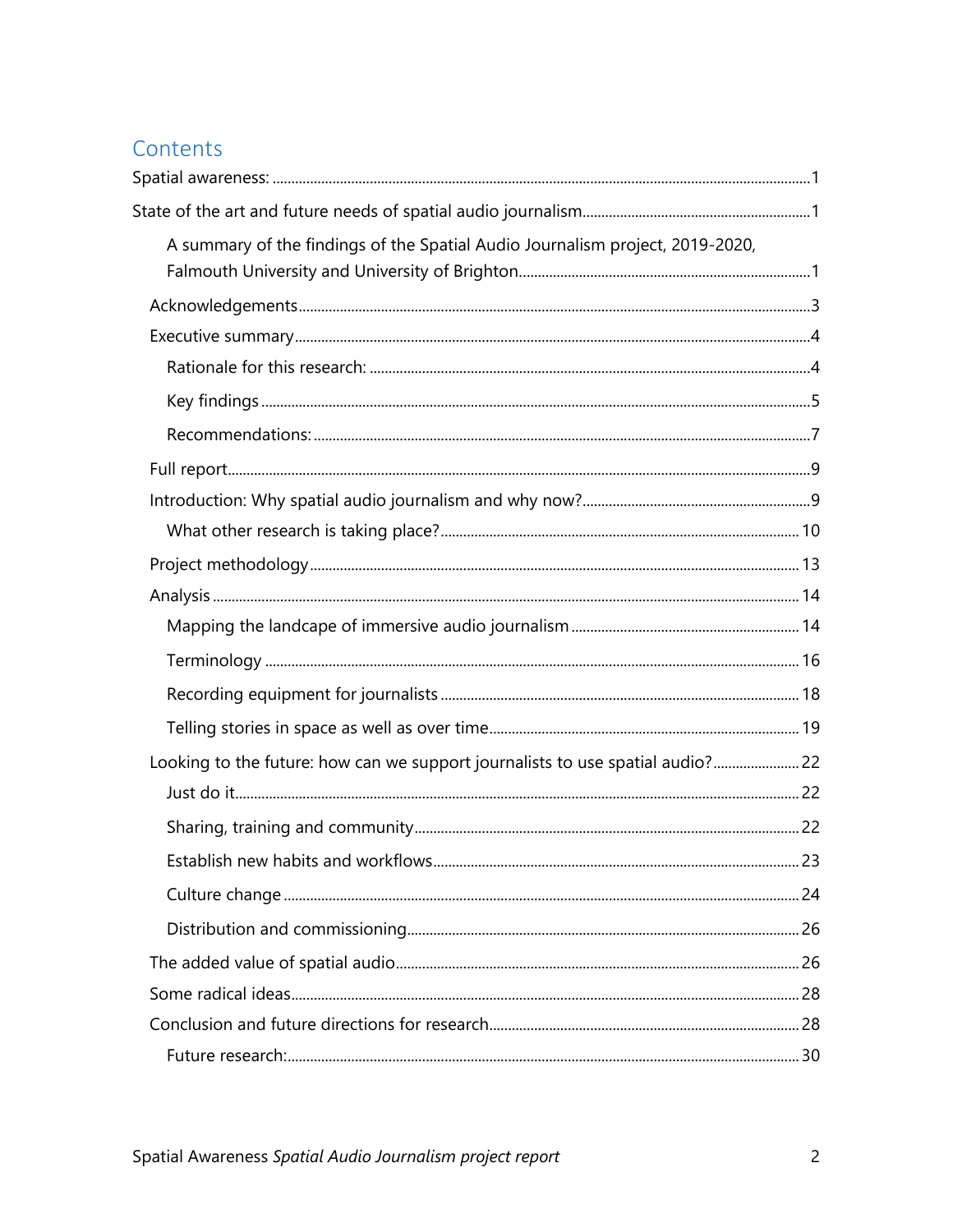### <span id="page-2-0"></span>**Acknowledgements**

Thanks to Anna Bertmark, Independent producer and sound designer, UK Graelyn Brashear, Producer, Jetty, Al Jazeera's radio network, US Anne Brunel, Journalist, Radio France and former head of immersive division, Nouv0son. Mark Burman, Documentary Producer, BBC. Tony Churnside, BBC Sound engineer and independent producer Hervé Déjardin, Sound engineer, Radio France Xavier Gibert, Sound engineer and producer, RFI John Heraty, Broadcast technology trainer, BBC Josephine Holtzman, Independent documentary maker, US Becky Lipscombe, Senior Field Producer, BBC News, South Africa Maria Fernanda Lauret Mendes Carim, Multimedia Producer, Al Jazeera, Qatar Tom Parnell, Immersive audio specialist, BBC R&D Chris Pike, Binaural specialist and head of audio team, BBC R&D Cathy Robinson, Sound engineer, producer and trainer at the BBC and independent Josh Rogosin, Sound engineer and producer, NPR, US Nathalie Salles, Documentary producer-director, Radio France Penelope Thomas, independent producer and researcher at Australian Film, Television and Radio School Eloise Whitmore, independent producer and sound designer, UK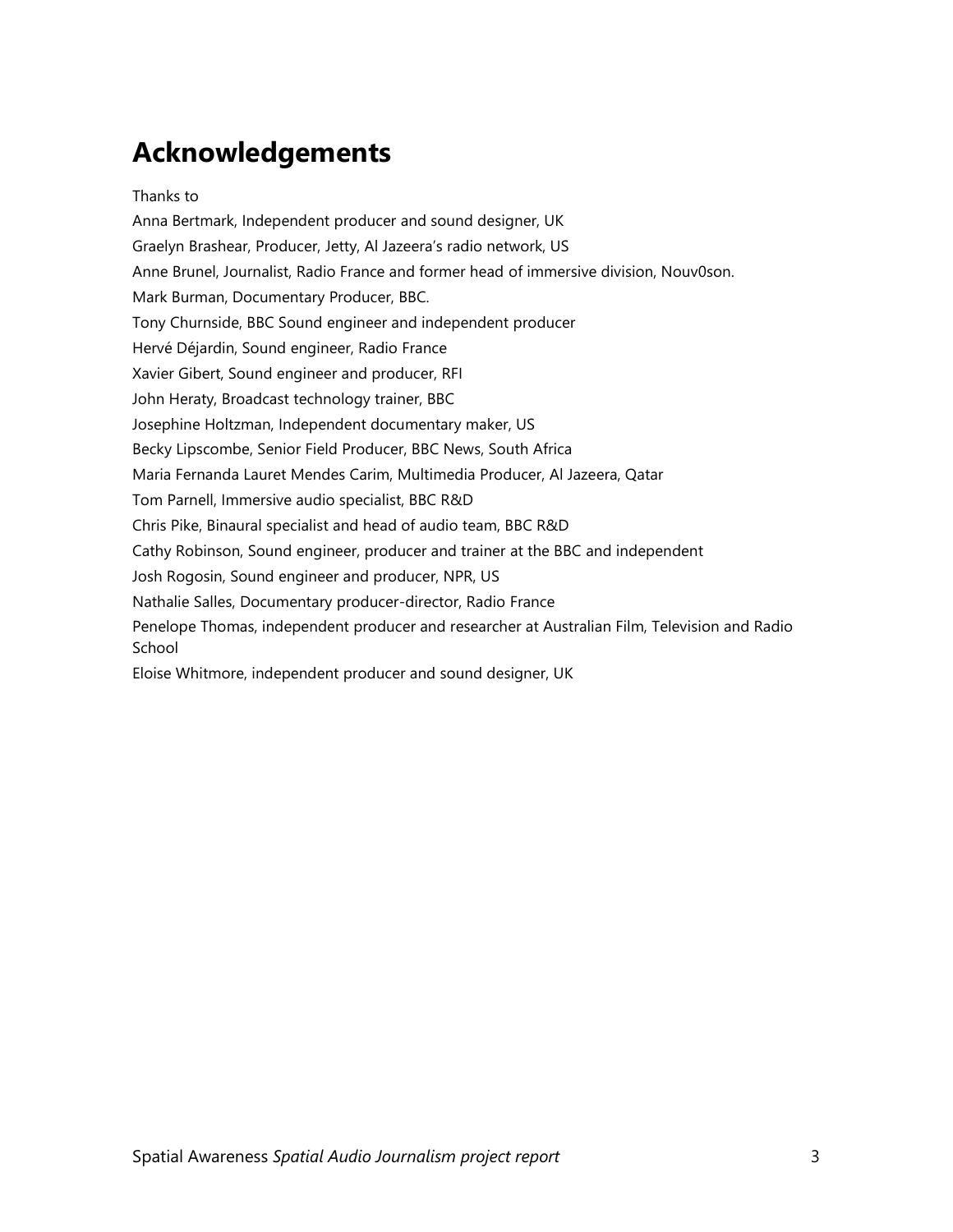### <span id="page-3-0"></span>**Executive summary**

#### <span id="page-3-1"></span>**Rationale for this research:**

The best audio journalism is already utterly engrossing and immersive but tools to deliver a vivid sensation of three-dimensional space are increasingly available. Many believe in their potential to capture listeners' attention where traditional media cannot, enabling listeners to understand and empathise with other people's lives and their experiences of the stories in the news (de la Peña et al., 2010; de la Peña, 2016; Elmezeny, Edenhofer, & Wimmer, 2018; Van Damme, All, De Marez, & Van Leuven, 2019).

Immersion is associated with the predominantly visual Virtual Reality, but immersive audio has been experiencing a quiet but sustained period of uptake and development in recent years too. It is used in cinema and gaming (Melchior, Churnside, & Spors, 2012) and in VR and 360 video, which have also raised awareness of immersion among speech programme makers. There are relatively cheap and accessible tools to record and edit, with binaural being especially approachable to the ordinary producer or journalist. Podcasts, interviews, documentaries and short features are all being made using immersive audio and large broadcasters like Radio France Internationale (RFI) Radio France, the BBC, Germany's Bayerischer Rundfunk, and others are carrying out research and development work (see [Mapping the landscape of immersive audio journalism,](#page-13-1) below for more).

Research and development tends to be led by audio engineers in collaboration with sound engineering specialists in universities. It is focused on technical issues such as the convincing reproduction of sound (Floros & Tatlas, 2011; Hacıhabiboğlu, De Sena, Cvetkovic, Johnston, & Smith III, 2017; Herre, Hilpert, Kuntz, & Plogsties, 2015) or consumer experience of immersive sound (Francombe, Brookes, Mason, & Woodcock, 2017; Francombe et al., 2018; Lee & Kim, 2013; Melchior et al., 2012; Winslow, 2015; Yao, 2017). Editorial and creative questions fall outside the scope of this work, yet they are of central importance for journalists and producers of narrative factual content who want to use immersive audio.

The field of immersive journalism research could be exploring issues like these but has mainly concentrated on VR and 360 video, where there is of course a dominant visual component, interactivity and lack of linearity, and a very different production chain. There is a gap then, between VR journalism studies and sound engineering R&D, that this research sets out to address.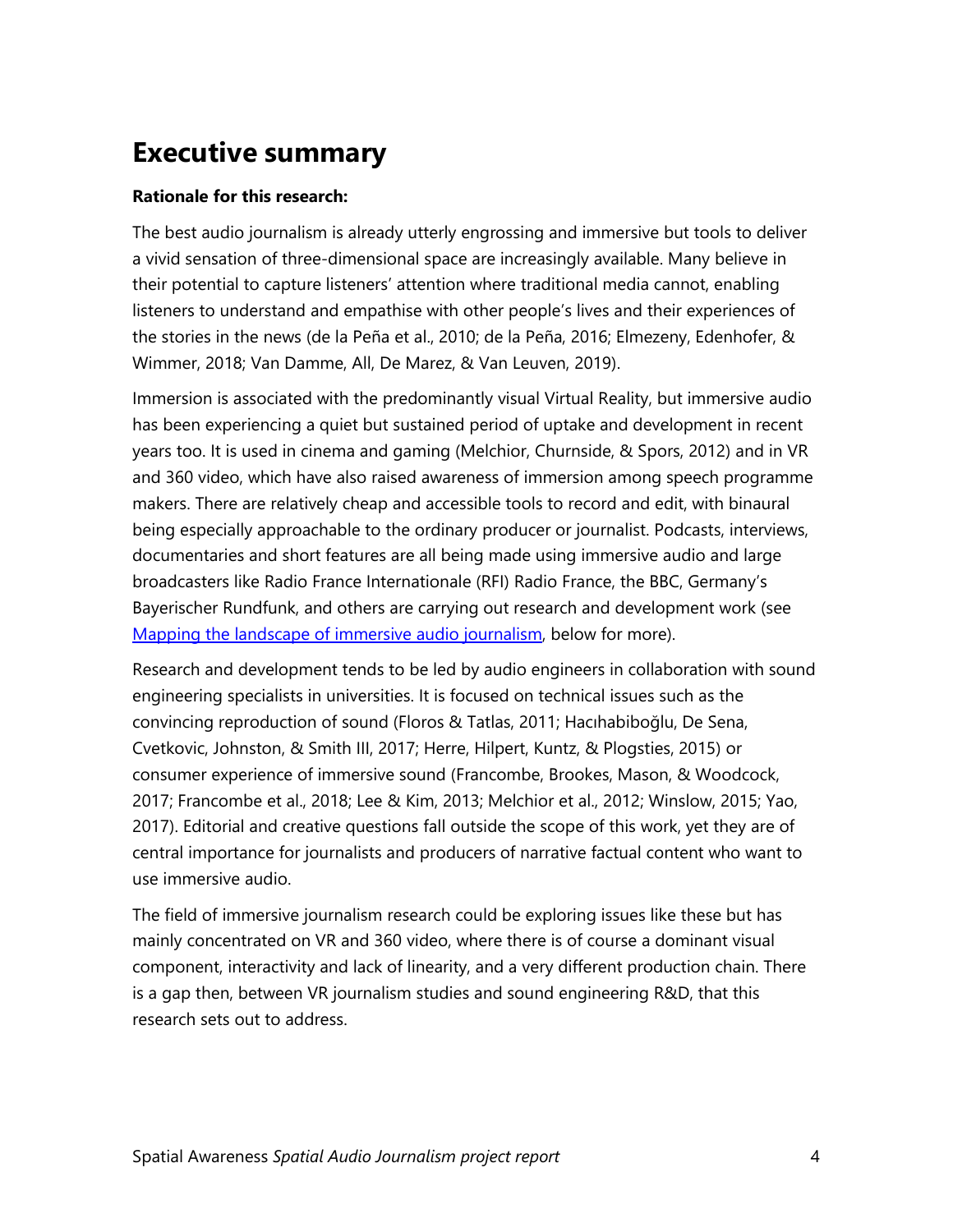#### **Aims of the Spatial Audio Journalism project**

- Discover the range of immersive audio journalism being made;
- Uncover the issues facing those making that content;
- And to use these insights to inform future creative and editorial (especially journalism studies and radio studies) research and development.

#### <span id="page-4-0"></span>**Key findings**

- 1) **VISCERAL AND CINEMATIC.** Though the difference between immersive audio and mono is not as spectacular and the leap from screen media to VR, our interviewees still believed strongly that used well it added 'fairy dust', was more 'cinematic', 'visceral' and 'real'. Using spatialised sound alongside mono also makes it clear that the latter has its own special qualities, allowing the story to occupy a non-naturalistic dimension of sound that is inside-the-head, and therefore intensely intimate, something under-appreciated where mono is simply the default. Mono, stereo and spatial audio formats can form part of a richer palette or sound for audio journalists to work in.
- 2) **TERMINOLOGY.** There is an overall lack of consensus about whether to use generic terms like 'immersive', 'spatial' and '3D' or refer only to specific formats (eg 5.1 surround, binaural), and a lack of consensus about what generic terms mean. Debates about terminology in VR journalism (Agrawal, Simon, Bech, Bærentsen, & Forchhammer, 2019) are helpful but not enough. Sound is already immersive in different ways to screen media - always diffuse and spatial, never flat (Rueb, 2003). Reference to a specific technical format on the other hand didn't help our interviewees talk about the qualities these technological formats have in common, as more spatialised or immersive, and the way that impacts on storytelling, the construction of a sound scene or the experience of a listener.
- 3) **DISRUPTION TO THE GRAMMAR OF RADIO.** Audio journalism has longstanding production conventions and listener expectations, and using spatialised sound technology can disrupt as well as complement that radiophonic 'grammar' (an indepth article by the authors analysing this phenomenon is currently in peer review). Its use forces content producers to think about the placement of interviewees, presenters, and even the listener, in ways that are completely new to those who work in mono and stereo. This does not mean that established conventions are abandoned. The most successful immersive radio pieces adopt a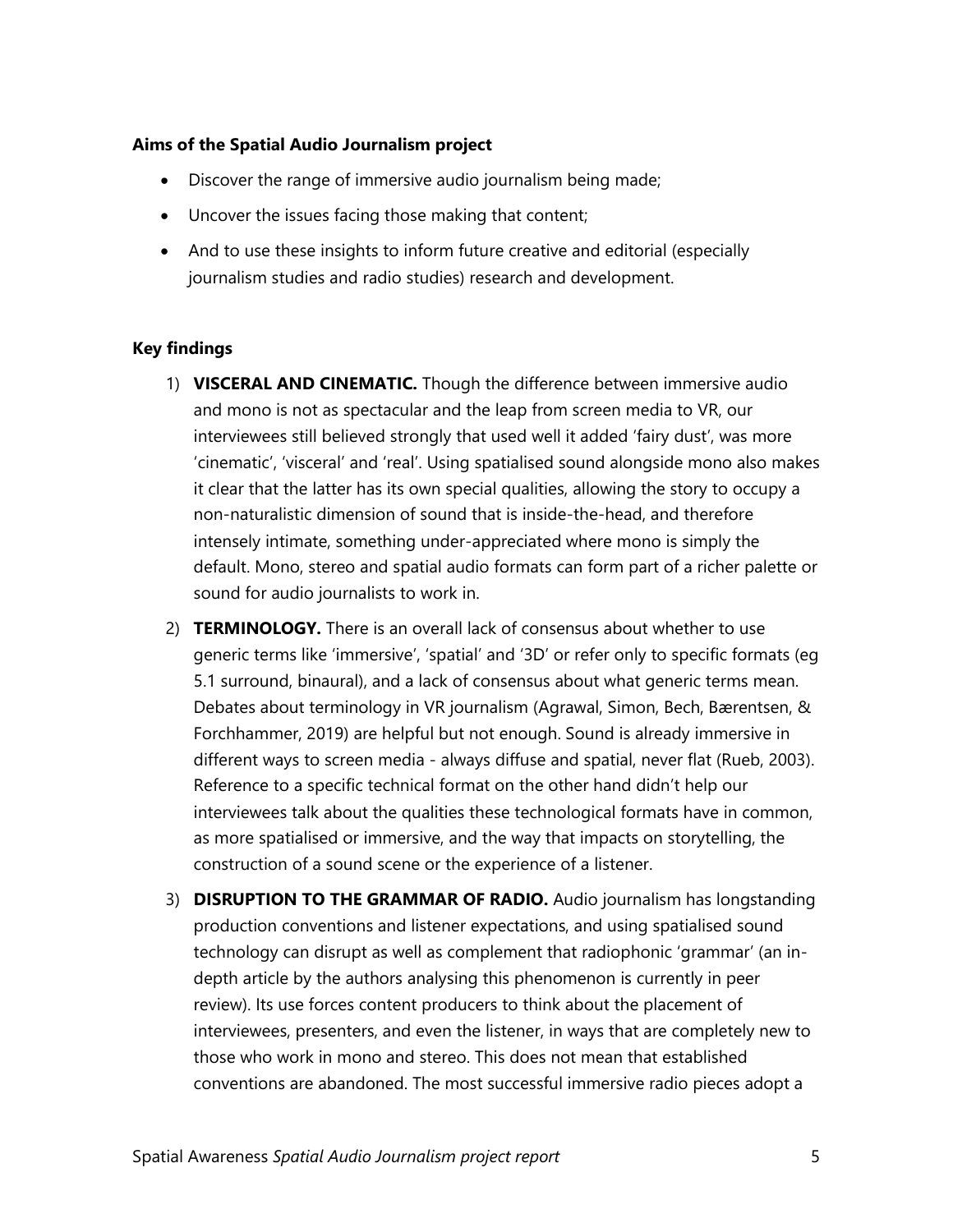dynamic approach using mono and spatialised sound flexibly responding to the requirements of the storytelling.

4) **PROFESSIONAL CULTURE**. Sound engineers and trainers often recommend recording equipment and post-production tools with a view to high technical quality and flexibility in re-use of the subsequent recordings, but journalists and producers work in a wide variety of environments that mean they may have different priorities.

A lot of audio journalists are focused on informational content rather than production values or the storytelling power of sound. They tend not to plan scenes a great deal in advance and to layer sounds in post-production, to give a generalised sense of atmosphere or place. Immersive production requires more thought in advance about the placement of sounds, including presenter, interviewees and the listener themselves – a kind of 'staging' of a scene, which is not common in factual audio – and the development of a spatial sensibility.

Many work alone and though this may allow freedom to experiment, there is a lack of support when facing practical or editorial issues. Others work as part of a team and have technical specialists on hand from the start. Some work to a daily production cycle, others work on programmes over a period of weeks; some are autonomous and flexible, while others have to make a case each time to use spatial audio in their work; some people work in environments where innovation and creativity are encouraged, others in workplace cultures where speed and accuracy of information are paramount and production values not seen as important. Generally in audio production there is more lone working and consequently a lack of a sense of collective endeavour or community that could help encourage experimentation and excellence in audio journalism.

The equipment a journalist holds in their hand has an impact on their professional identity and their relationship with those they record. Immersive production can be more visually intrusive (a large multi-channel microphone array, with a sound recordist to hold it) or invisible (in-ear binaural microphones that look like ear buds). The former is a disappointment when you're used to the ease with which people will open up to a microphone, where they might have refused to be filmed. The latter can leave an interviewer feeling professionally naked, without their microphone in hand - the badge of the radio journalist. Ultra-discreet recording equipment also raises issues over privacy and consent, as speaking into a microphone is regarded as tacit consent.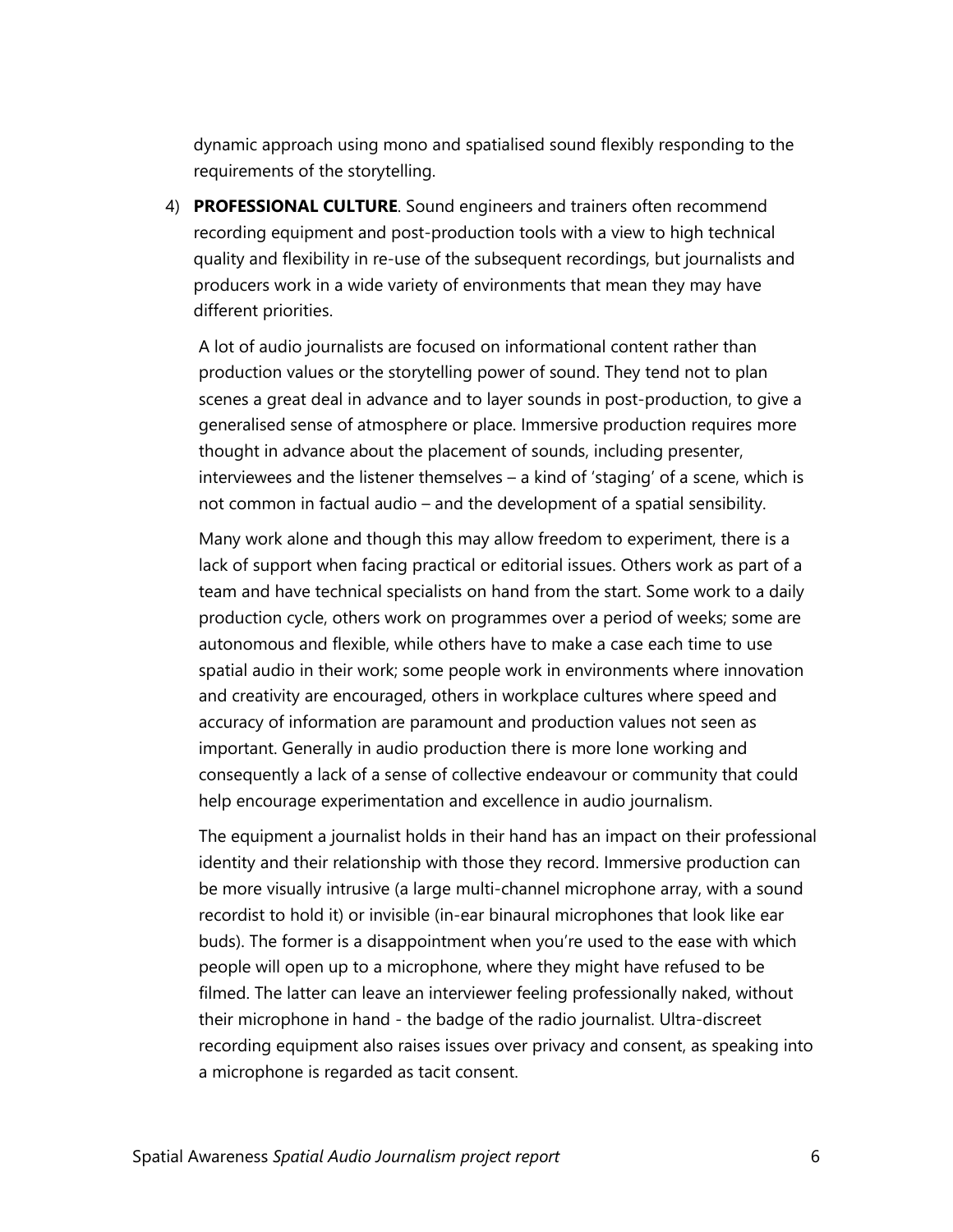5) **A PROMISING FUTURE.** The equipment and software needed to produce and listen are increasingly accessible and with ever more people listening online, journalism has potentially larger audiences and a far longer shelf-life to justify investment in the production time, training and equipment. Is this a big moment for spatial audio? Most of our interviewees are optimistic it is. However, we find there are some ongoing conceptual, practical and organisational constraints that are still holding journalists back from using spatial audio and using it well. They need time to experiment and learn, including the chance to make mistakes. Changes to budgets over many years mitigate against this, with short production cycles and a reduction in technical support.

These are our recommendations for ways the industry and researchers can support the development of spatial audio in the future.

#### <span id="page-6-0"></span>**Recommendations:**

- 1. **Training materials** that help trainers from an audio engineering background tackle editorial and creative questions and help journalists develop a spatial sensibility, foreground the need to plan a scene in advance (as is common in video journalism).
- 2. **Self-study materials** for individual development, including a library of immersive audio content of different kinds, with an interpretive guide signposting the areas of interest for each (subject to copyright considerations);
- 3. Sustained **awareness-raising** activities about immersive audio for factual narrative among resource 'gatekeepers' like commissioners and editors as well as journalists and producers. Eg a competition, festival with sound 'screenings' and installations, masterclasses and workshops;
- 4. Greater opportunities for immersive audio makers to **collaborate and communicate** with each other. This should be independent of various broadcast organisations to allow freedom to experiment and the cross-fertilisation of ideas, outside of changing budgets, market strategies and editorial policy.

To achieve the above, an **international network** or hub should be formed, perhaps through or in partnership with existing organisations like the Radio Academy and Radio Studies Network in the UK.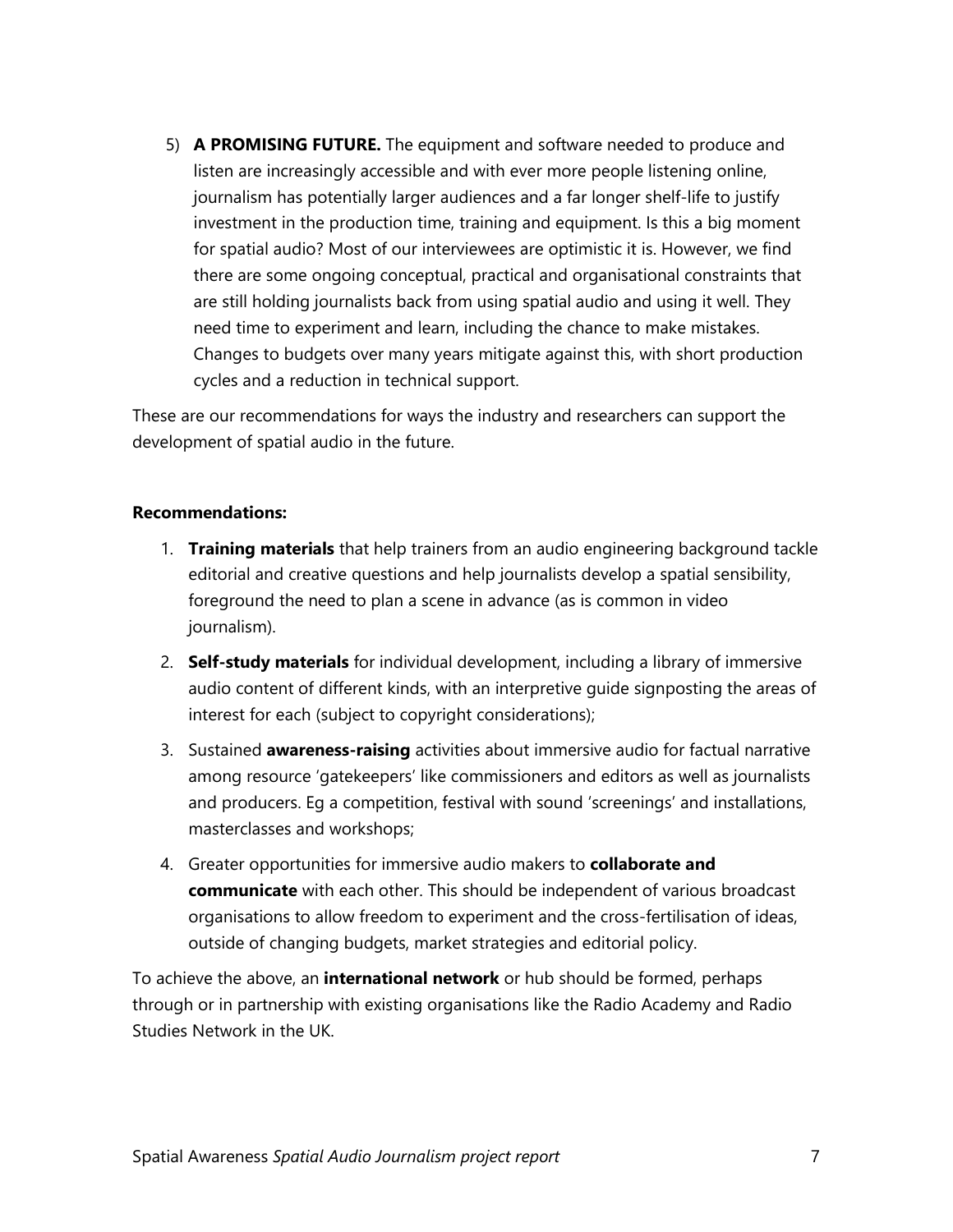- 5. **Audience research** into creative and editorial issues of spatial audio journalism and the ways it differs from mono and conventional stereo, to follow on from this project, which reflects the perspective of producers;
- 6. **A better-developed vocabulary** to describe placement and the movement of sounds and people in space as well as time (a spatial radiophonic grammar), to help trainers and journalist communicate creative and editorial decisions and techniques;
- 7. **Experimental research** into more radical potential uses of spatialised sound, including sonification of data, interactive spatial sound;
- <span id="page-7-0"></span>8. **Transdisciplinarity**: research and development in sound engineering, like objectbased audio device orchestration or interactive head-tracked audio, should involve practitioners from journalism or radio studies, or these could conduct follow-on studies, to identify opportunities and problems from journalistic, creative and professional practice perspectives.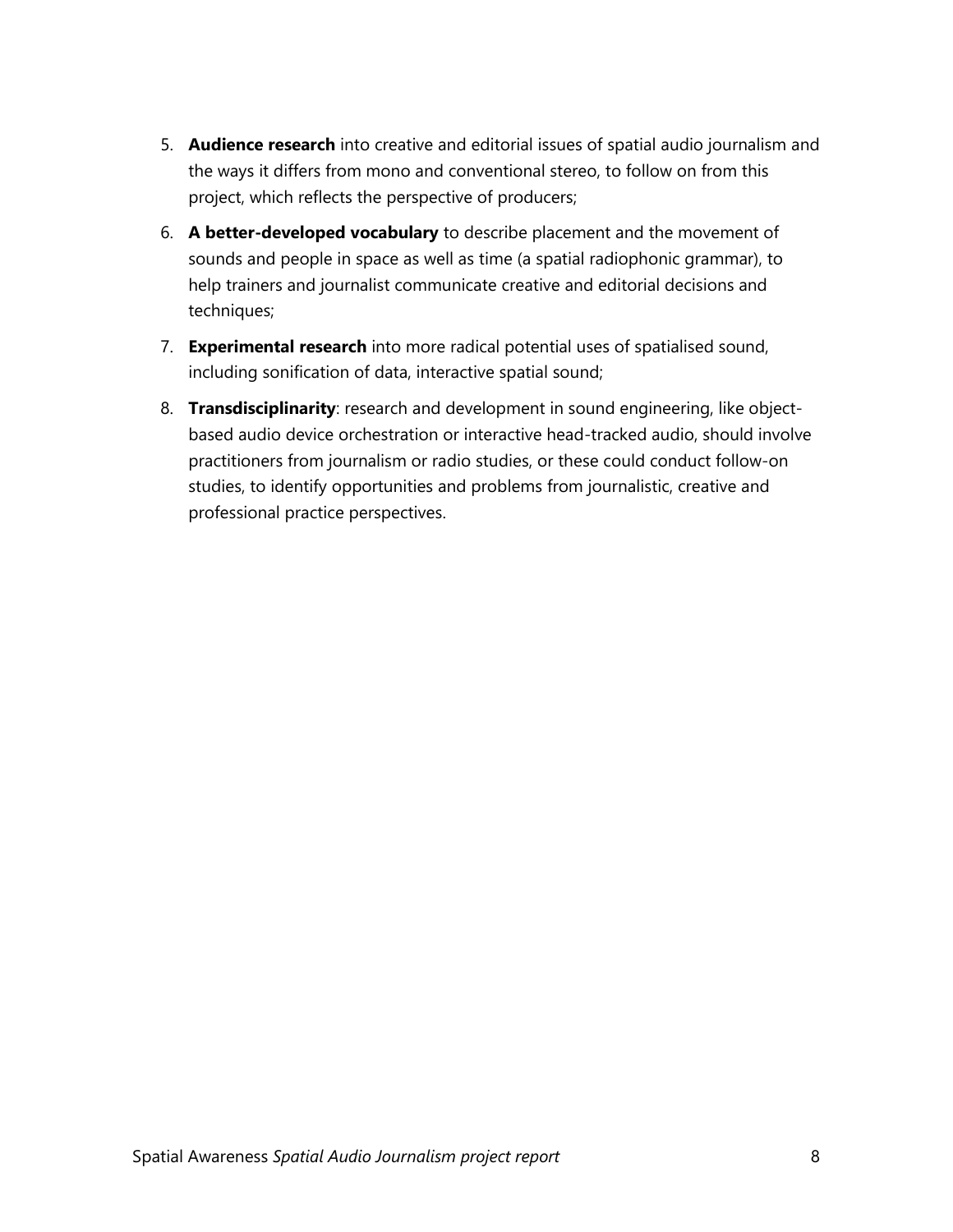### **Full report**

### <span id="page-8-0"></span>**Introduction: Why spatial audio journalism and why now?**

Audio is a hugely important medium for journalism globally. Large audiences are still listening to broadcast radio, and increasing numbers are downloading and listening online, with news and documentaries consistently among the most popular output (Mayhew, 2018; Ofcom, 2019; Radio Today, 2019; Winn, 2020). Indeed far from heralding the end of radiophonic journalism, the web has enabled a renaissance in complex factual speech programming, including in-depth investigative series, documentaries and features, and studio-based discussion. The last bastions of high-quality original speech, the public service broadcasters, have found new global audiences and podcasting has opened up the form to new, independent story-tellers and investigative journalists.

The best radiophonic journalism is already utterly engrossing and immersive, even in mono, something sometimes referred to as 'narrative immersion' as opposed to 'technical immersion' (Agrawal et al., 2019; Dominguez, 2017). But there are now new tools to deliver technical immersion or a 360 degree listening experience with a greater sense of threedimensional space and therefore increasing adoption by features and documentary makers, as mentioned above. There are several factors that make binaural in particular appear ripe for expansion into mainstream use:

- The shift towards online listening around the world (Mayhew, 2018; RAJAR, 2019; Winn, 2020) is starting to free producers up from the constraints of broadcastable formats (though distribution systems can still be incompatible, see '[Distribution and](#page-25-0)  [commissioning](#page-25-0)' below);
- It is hard to get listeners to sit still in the 'sweet spot' of a surround-sound speaker set-up (as it is to get them to sit in the ideal position between stereo speakers!) but people have started listening on headphones in ever larger numbers (Future Source, 2019; Stefani, 2020), and a binaural mix delivers 'surround sound' fairly reliably through headphones;
- Small, discreet, in-ear binaural microphones can be bought cheaply now and the recordings can be edited in the same way as conventional stereo;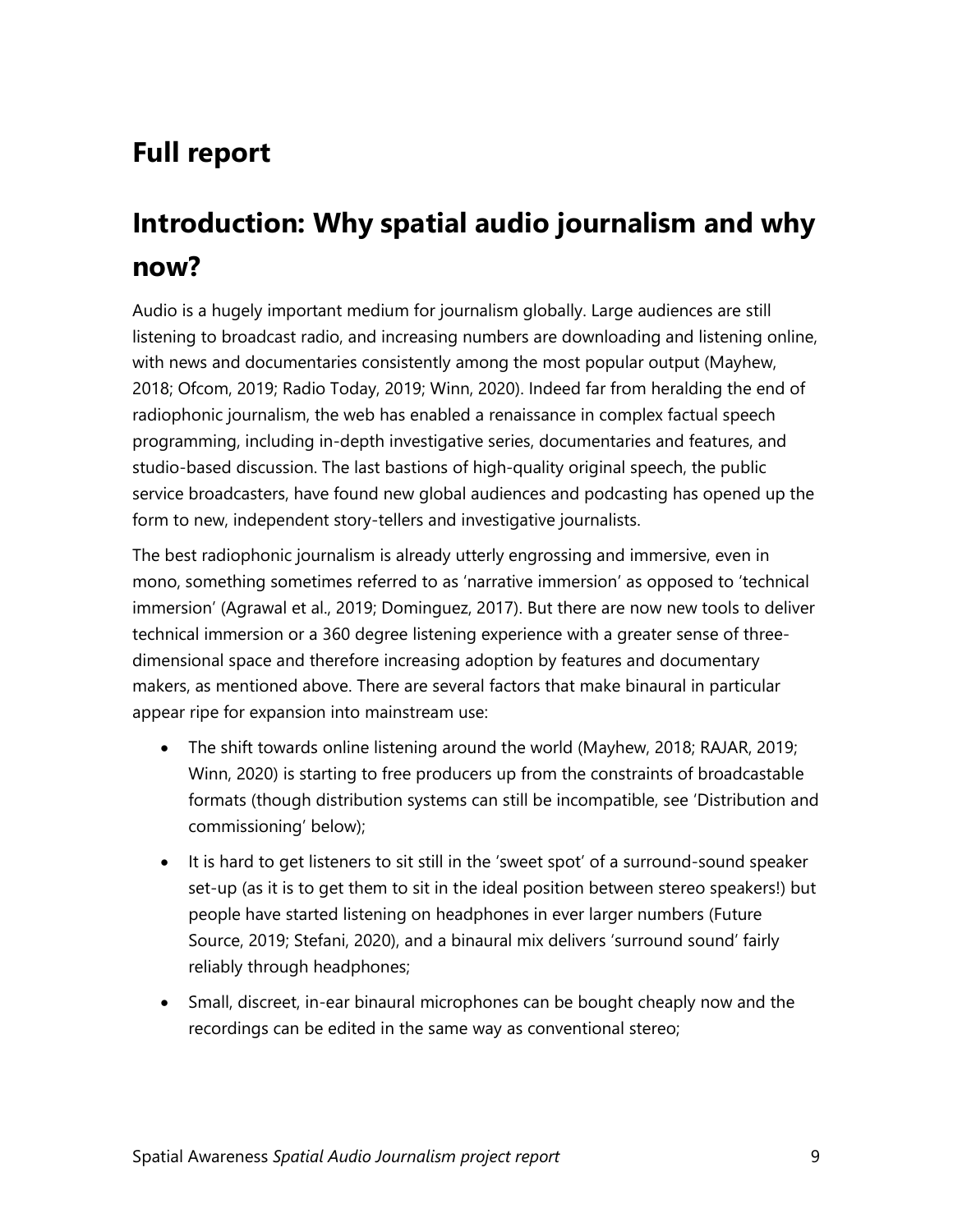- There is software to create a 3D sound picture in post-production, from multiple sources, which can be used to produce a binaural headphone mix or other multispeaker surround sound mixes. Though these require more specialist skills than binaural capture, many working in the media have a greater familiarity with media technology than they did in the 1970s and 80s (when early experimentation took place, see [Mapping the landscape](#page-13-1) below) as a result of the rise of multi-skilling and people's familiarity with media production tools on every home computer and mobile phone;
- Immersive audio has a role in cinema and gaming (Melchior et al., 2012) and the development of immersive journalism for VR and 360 video has raised the profile of immersion generally, encouraging the funding of R&D.

There is a range of content being made (again, see [below\)](#page-13-1). This stage in the development of immersive audio is significant, because it marks a move to mainstream use for a popular general audience, distinct from its more experimental uses, which include soundscape recordings and art installations, as well as early, more gimmicky applications, like ASMR recordings or the famous 'Virtual Barber Shop' which can be heard on YouTube [\(https://www.youtube.com/watch?v=IUDTlvagjJA\)](https://www.youtube.com/watch?v=IUDTlvagjJA).

#### <span id="page-9-0"></span>**What other research is taking place?**

Some major broadcasters are investing in research and development in immersive audio. Radio France created a division devoted to immersive audio, called Nouv0son, in 2013 (Dussert, 2019) and audiences can find immersive audio productions on a dedicated website, Hyperradio. The BBC's R&D division has conducted research over several years and, together with Radio France, Germany's Bayerischer Rundfunk, Radio France Internationale (RFI) and others, is part of a major project to develop a flexible system for delivering spatialised sound<sup>1</sup> to consumers through the development of systems for object-based audio which can adapt to listeners' particular listening devices. The field of audio engineering research is also engaged with very specialised issues to do with the accurate reproduction of sound (Floros & Tatlas, 2011; Hacıhabiboğlu et al., 2017; Herre et al., 2015), user perception or experience of specific immersive technological developments (Francombe et al., 2017; Francombe et al., 2018; Lee & Kim, 2013; Melchior et al., 2012;

l

<sup>1</sup> <https://www.orpheus-audio.eu/>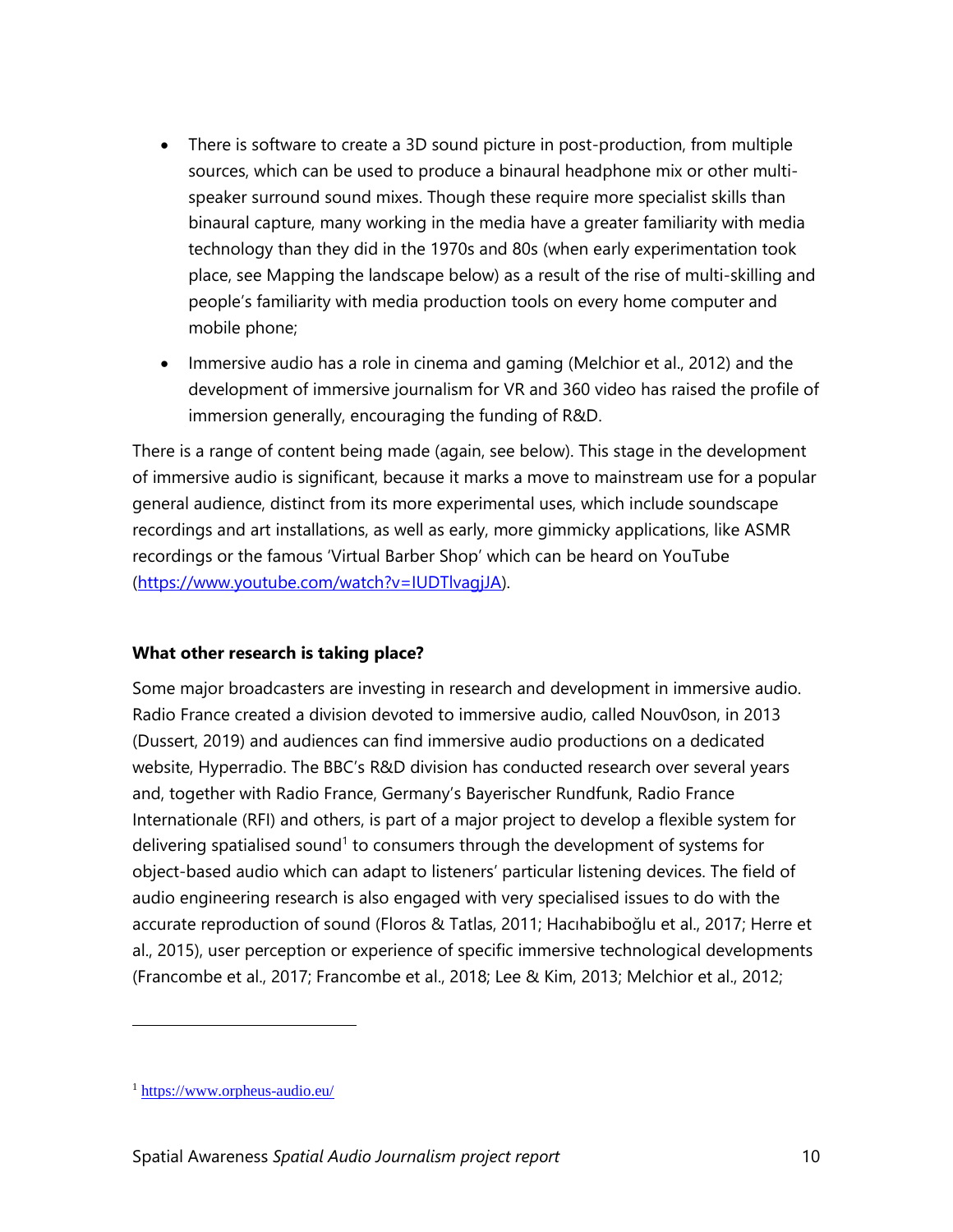Vinton et al., 2017; Winslow, 2015; Yao, 2017). There is a general orientation towards immersive audio as a technological problem to be solved, in order to serve a consumer market. Editorial and creative questions are not in the remit of audio engineering (Though some, like Agrawal et al. 2019 have interrogated concepts such as 'immersion' or 'presence').

Sound art and soundscape composition (Batchelor, 2019; Licht, 2007; Licht, 2019; Westerkamp, 1989) and film sound (Chion, 1994; Chion, 1999; Kerins, 2011) have some relevance when it comes to craft or creative techniques of immersive sound. Making linear narrative factual content introduces some different problems to the capturing of soundscapes, non-linear sound installations, or the special combination of vision and sound that film sound design works with.

There has been plenty of work on immersive journalism in recent years (Mabrook & Singer, 2019; Watson, 2017) and it does engage with the creative and editorial implications of immersive media technologies. There has been practical experimentation with immersive storytelling and user responses to it (de la Peña et al., 2010; Mills, Pellanda, & Pase, 2017; Newton & Soukoup, 2016; Owen, Pitt, Aronson-Rath, & Milward, 2015; Pavlik, 2003; Pavlik & Bridges, 2013; Sundar, Kang, & Oprean, 2017) and analysis of immersive content (Dominguez, 2017; Jones, 2017; Koski, 2015).

Immersive journalism allows people to experience events or situations normally described in a news report, 'entering' a story or being 'transported' and returning afterwards, changed (Alzamora & Lorena Tárcia, 2012; Chainon & Chainon, 2018; de la Peña et al., 2010; Dominguez, 2017). There is a frequent assumption that a strong sense of 'being there' and an illusion of non-mediation or the breaking of the fourth wall represent successful use of immersive technology (Bracken & Skalski, 2010; Dominguez, 2017), and these ideas have been explored in the literature on telepresence.

As a result, it is often believed, the user can more richly experience other people's lives and far-away places, and immersion is often assumed to be especially powerful for eliciting empathy and other emotions (Burgess, 2017; de la Peña et al., 2010; de la Peña, 2016; Elmezeny et al., 2018; Owen et al., 2015; Van Damme et al., 2019). For this reason it is also felt to help engage hard-to-reach or distracted audiences in an age of information overload and compassion fatigue (Jones, 2017; Koski, 2015; Pavlik & Bridges, 2013).

Immersion is associated with a spatially more real, three-dimensional storyworld that is bodily inhabited, rather than viewed on a flat and distancing screen. The development has led to a subtle shift in conceptualising stories, whereby it has become possible to talk about 'spatial narratives' (Dominguez, 2017) and a kind of reification of the news story,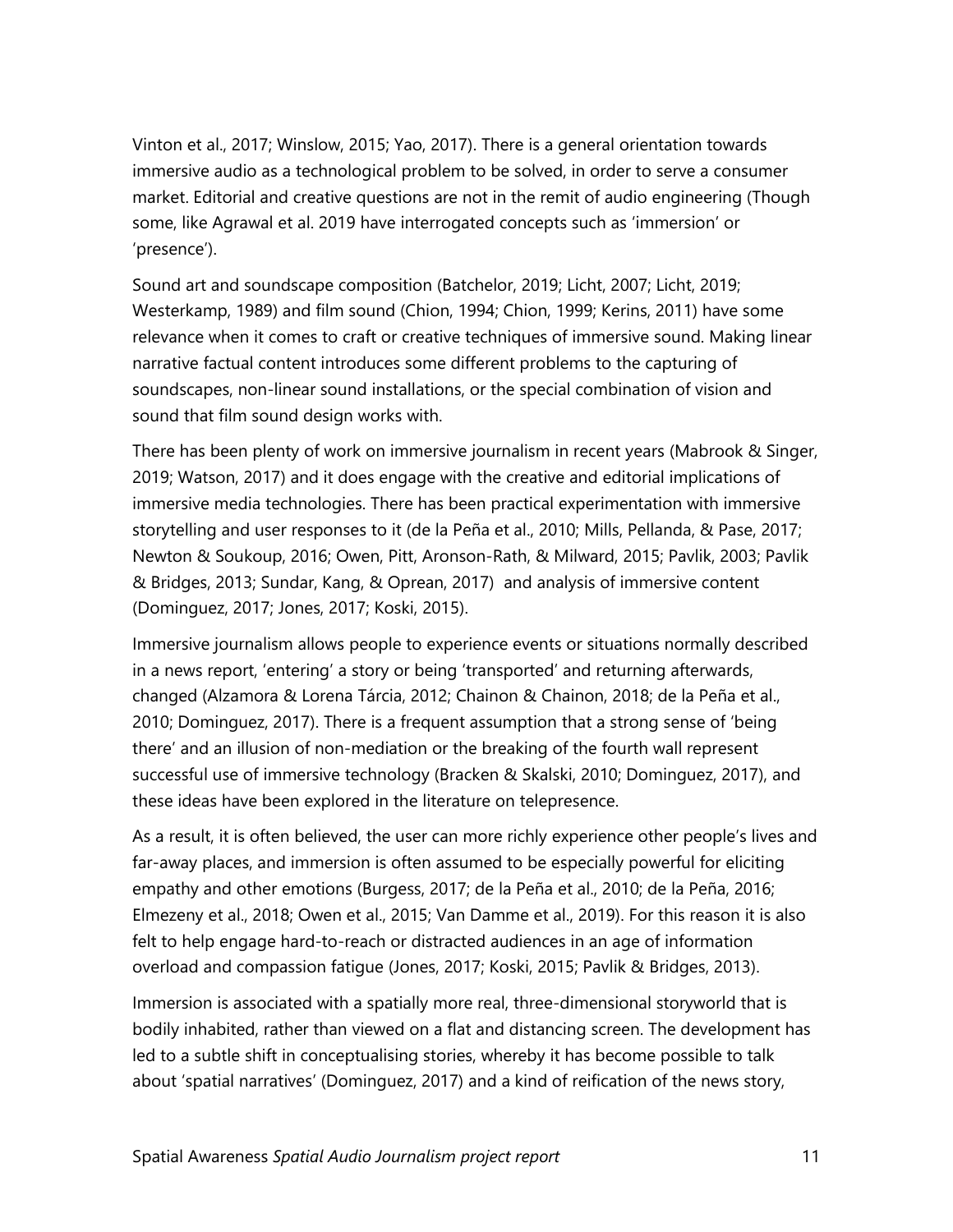which a person can 'enter' and move around in, returning afterwards, changed (Alzamora & Lorena Tárcia, 2012; Chainon & Chainon, 2018; de la Peña et al., 2010; Dominguez, 2017). This leads many journalists to think of the audience differently: as individual witnesses to the events (Chainon & Chainon, 2018; Doyle, Gelman, & Gill, 2016; Koski, 2015; Mills et al., 2017; Owen et al., 2015) or as 'detectives' investigating or following their sense of curiosity (Newton & Soukoup, 2016).

The spatialisation of narrative and interactivity all introduce new complexities to journalistic norms and practices (Mabrook & Singer, 2019). Techniques for montage, camera angles and framing, graphics and text, in vision reporting, and voice-over narration are no longer deemed desirable, because they destroy the illusion of an unmediated environment, the sense of 'being there' (Dominguez, 2017; Elmezeny et al., 2018; Healy, 2018; Murray, 2016; Owen et al., 2015). Revisiting the conventions of audio-visual editing and the visual perspective of the audience is deeply disruptive because these aspects of TV grammar play a role in establishing journalistic authority through the performance of objectivity and impartiality (Tuchman, 1972; Tuchman, 1973; Tuchman, 1978).

<span id="page-11-0"></span>But in all this literature 'immersive journalism' is invariably understood to mean virtual reality and 360 video. These formats are different because they tend to be interactive and non-linear, VR is produced using very different, highly specialised tools and of course both are dominated by the visual. The shift from mono or stereo to immersive sound is less of a stretch than from a flat screen to VR, radio never had a fourth wall to lose, and has always been to some degree immersive, or at least rather diffuse or enveloping (Rueb, 2003). Speech radio and podcasting (which we term 'radiophonic speech') have their own production patterns and grammar which naturally differ from TV and film. So before we can inform and support the use of spatial audio for radiophonic journalism we first need to establish what the key issues are in terms of its value and use, creative and narrative techniques and organisational infrastructure and professional cultures.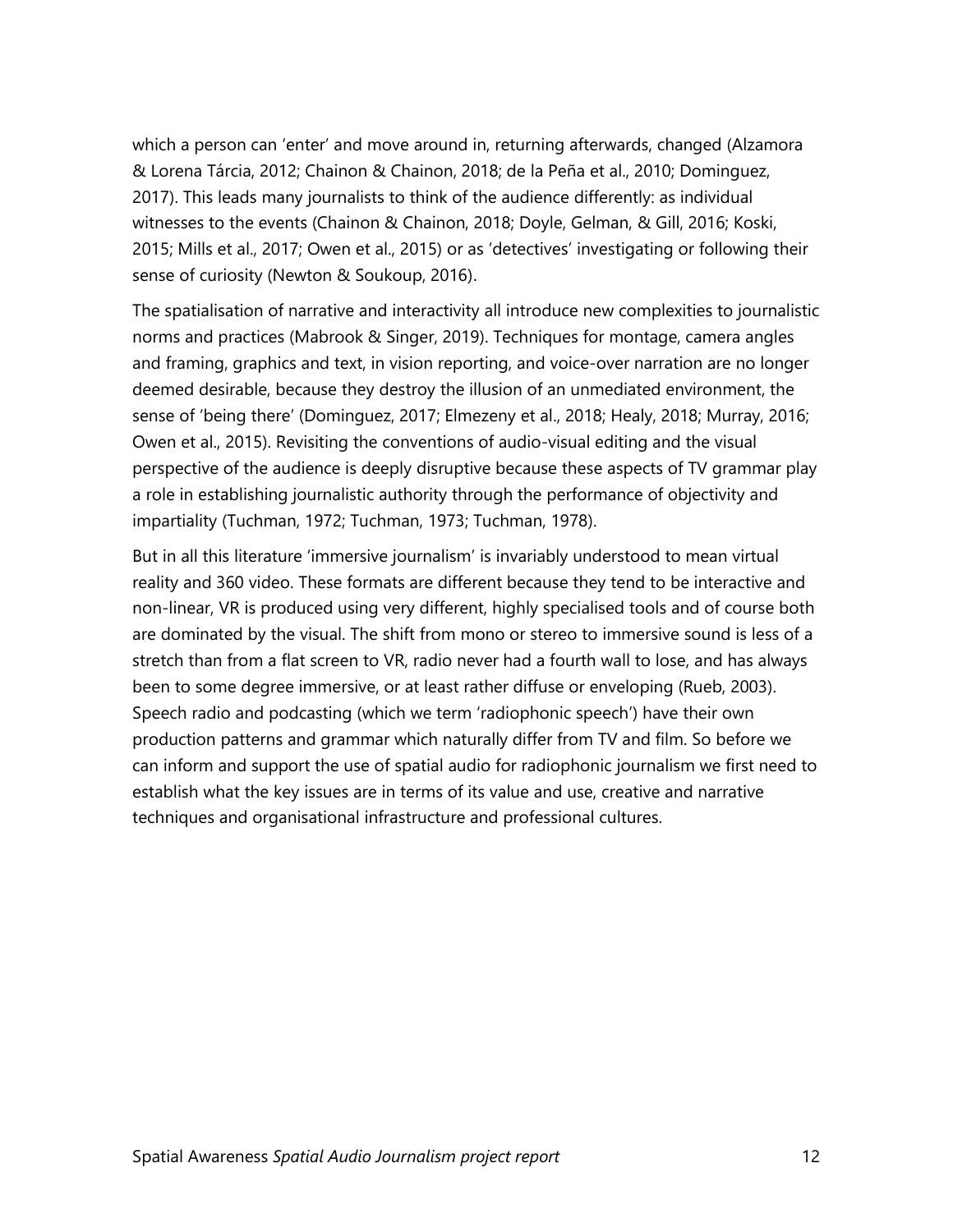### **Project methodology**

This research was carried out by researchers in Journalism at Falmouth University and the University of Brighton's School of Media between June 2019 and June 2020. Its aim was to open up future research into the editorial, creative and professional cultures aspects of immersive audio. The researchers have a background in sound design, sound art, and radio programme-making in the UK and Germany, and started from the perspective not of immersive audio technology experts, but as content makers.

The research has two parts:

1. **A web-based audit of immersive audio journalism**, in which we include all factual narrative content for a mass audience. In other words speech radio and podcasts including documentaries and features but excluding art works and installations, coverage of music concerts and live events without commentary or discussion.

We collated as many examples of immersive factual audio as we could find through a web and podcast app search and added any additional examples mentioned by our interviewees. We searched using the terms 'binaural', '3D', 'immersive', 'spatial', 'surround sound', 5.1, 'quad' and 'quadraphonic'. We also searched using terms in German and French and Dutch, eg 'son spatialisé', 'immersion sonore', 'Mehrkanal-', '3D-geluid' and so on. We included the web and other promotional texts associated with the programmes, for insights into the way they talked about immersive audio, and any patterns in the descriptions of content and listener experience.

2. **Interviews with producers of immersive audio journalism**. We approached all named producers and reporters we could find during that audit, and any colleagues suggested to us by those interviewees, asking for a Skype or phone interview. Over the summer of 2019 we interviewed 18 people who responded and were available. They included independent producers and those working at big broadcasters BBC, Al Jazeera, NPR, RFI and Radio France. Most were in the UK and France, others in the USA, Qatar, South Africa and Australia.

We used our own experience in production and the insights coming out of the field of VR immersive journalism, radio and film studies to develop some open-ended interview questions that would allow interviewees to direct us to the issues that were of concern to them. We asked them about the process of production in immersive audio from planning to mixing, about things that worked well and less well, and infrastructural issues that supported or impeded this work. Finally we asked if they had any blue sky ideas for the technology that no one had yet tried.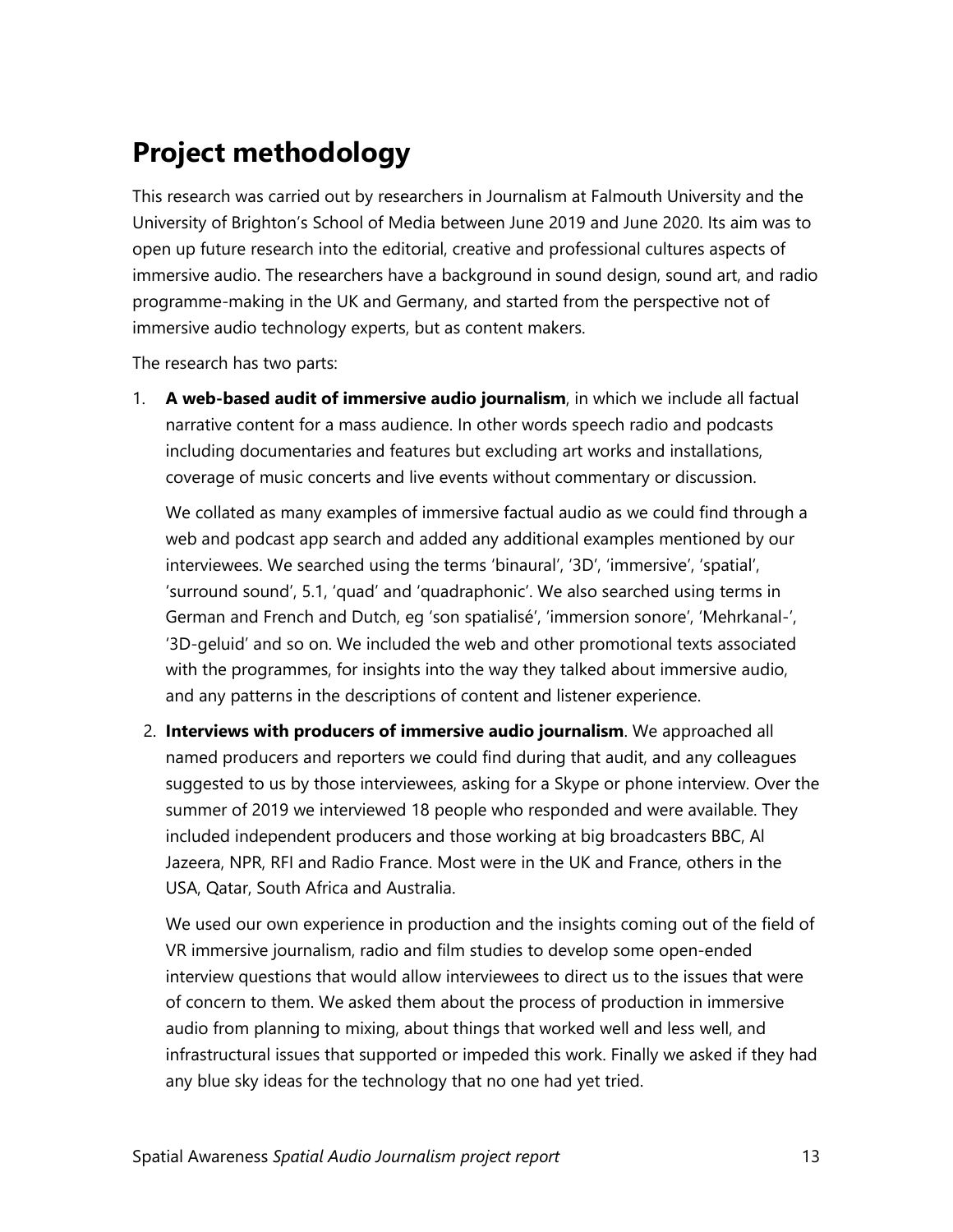The next section offers a thematic overview of the results of this research and some suggestions for future research. More concrete recommendations are to be found at the end of the executive summary above.

### <span id="page-13-0"></span>**Analysis**

#### <span id="page-13-1"></span>**Mapping the landscape of immersive audio journalism**

Immersive audio, as is so often the case with a new technology, goes back much further than you would expect: 1881 in the case of binaural recording (Pike, 2019). It wasn't used in the nascent development of radiophonic journalism in the first half of the twentieth century (Black, 2010; Crook, 1998; Douglas, 2004; Hendy, 2007). In the 1970s and early 80s some binaural audio drama and features were produced in Germany (Krebs, 2017) and binaural and quadrophonic programmes at the BBC (details of which can be found by searching the [BBC Genome website\)](https://genome.ch.bbc.co.uk/). Radio France produced some work in the 1990s in Dolby Surround. However in this first wave of production, recording was a fairly specialist affair, using binaural dummy heads or special multi-microphone arrays.

Speech programmes were also synonymous with broadcast radio, and although FM can transmit binaural stereo other formats cannot be broadcast and until the rise of the smartphone, it was all being listened to on single-speaker radios by anyone other than committed audiophiles, who might be willing to sit in the sweet spot of a surround sound system. Interest in immersive audio bubbled along below the surface, but there was something of a loss of confidence about its relevance among mainstream audio producers (Roginska, 2018).

Our contemporary revival seems to begin with a few isolated examples around the mid 2000s as computer and smartphone listening were taking off. Some entire series were commissioned in France and the UK in 2013 and then a greater number of programmes and items within programmes were produced from 2016 onwards.

It's worth noting that a web-based audit like this is largely limited to programmes which are online and subject to Google search ranking algorithms, though a small number of programmes were suggested by interviewees. Even in the revival phase, where content was being delivered online, programme pages can be taken down. We discovered reference to two programmes recorded in quadraphonic sound for NPR in 2004, but when we contacted the producer he told us it was originally a series of 5 programmes. The web search will also only have pulled up examples which were accompanied by a web text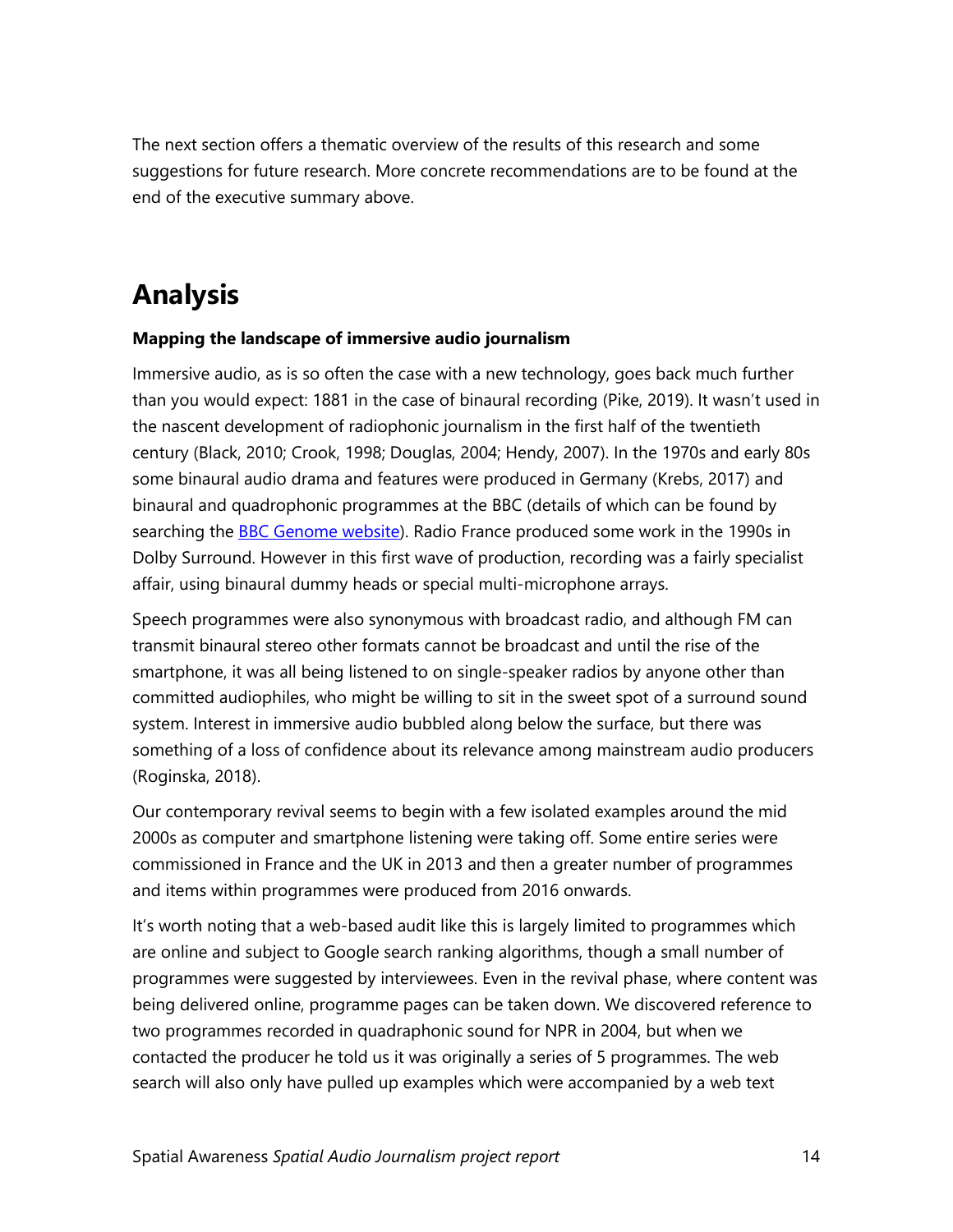including one of our key terms. One of our interviewees told us some BBC journalists have used binaural capture as part of radio news packages, without flagging up the information on air or on a programme page and they had no more information.

The audit can't give us reliable quantitative data then, but we can get some sense of the breadth of uses immersive audio is being put to, and the kinds of output covered. There is a wide range from studio discussions and conversational podcasts, through documentary features and investigative podcasts, to programmes that combine factual content and semi-fictive recreations. As we mention above, some news reporting has used binaural capture too. Subject matter is very varied and includes topical and serious issues as well as impressionistic audio snapshots of places and people.

Though news packages and studio discussion in immersive formats exist, the greatest concentration of activity was in the area of creative features. By this we mean documentaries and short features, following montage format, that is, not structured by scripted narration or 'links'. Many of these are featured in arts and culture strands, or broadcast on networks associated with arts and culture output such as BBC Radio 3 and France Culture.

From our knowledge of working in radio, from reading accounts of VR journalism and given what our interviewees are telling us, there seem to be four reasons for this:

- 1. Immersive output can be slightly slower and may even be a great deal slower and more labour-intensive to produce, and departments which already work with slower production cycles are better able to integrate it into their existing work patterns.
- 2. A new technique requires a willingness to experiment and some risk producers won't achieve the desired results. Arts and culture channels, programming strands and departments are already invested in experimentation and report on the experimental and risk-taking work of artists in other spheres.
- 3. Awareness of the technological tools and ability to use them is not widespread, and many of the programme-makers using them have a background of some kind in sound engineering or a technical role in production. They often also have a background or interest in sound engineering for sound art and for music and produce music programmes, drama and art installations (not included in our audit, because of our focus on factual content). There is a likely link however between this creative experimentation and the number of factual programmes about art and music and which interweave fact and fiction.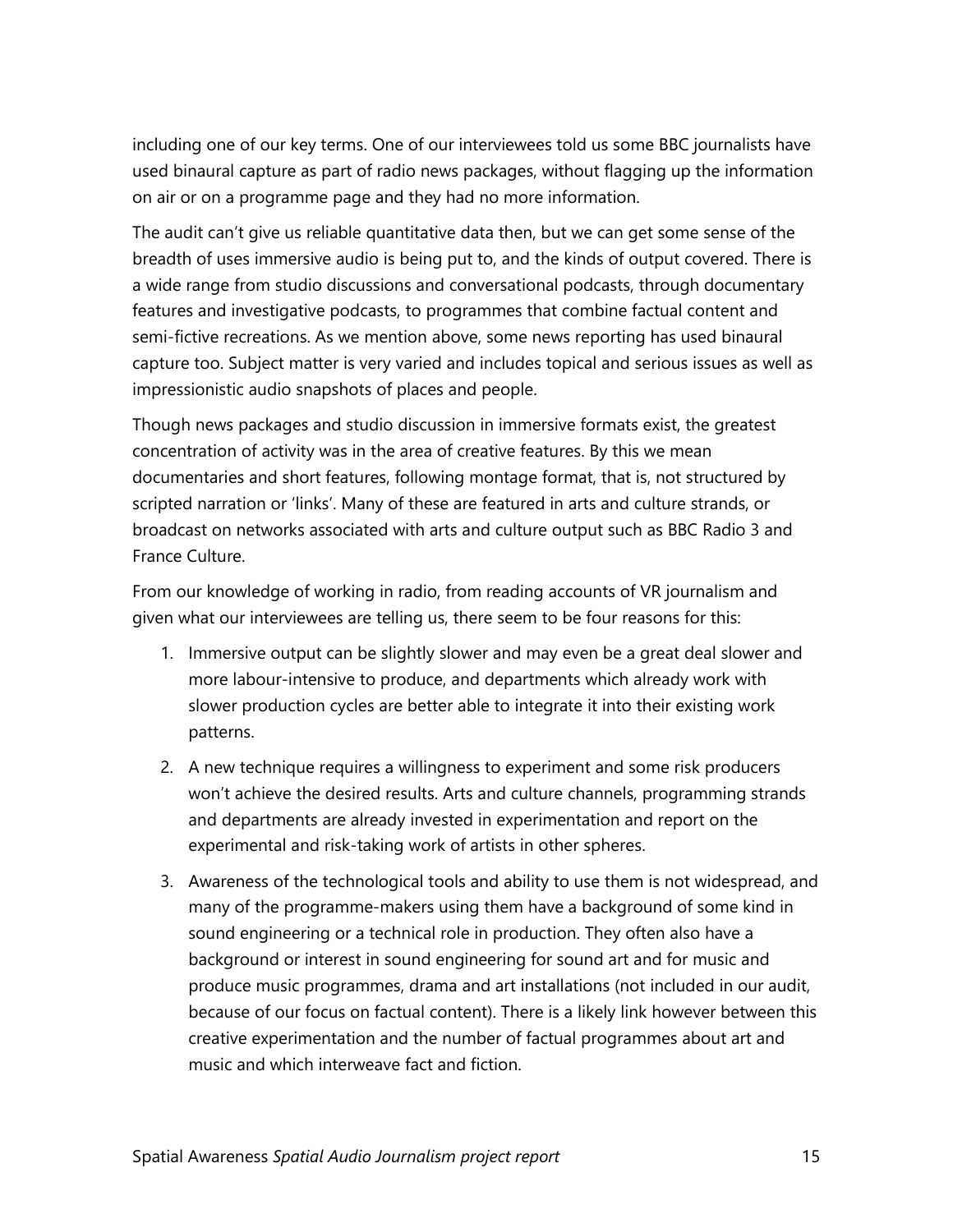4. Immersion, narrative as well as technical, is closely associated (according to the immersive journalism literature, our interviews and programme texts) with allowing audiences to be transported to different places, to feel different experiences. In other words it is associated with sensation more than information. This kind of atmospheric and creative sound is already associated with the long-standing tradition of radiophonic features or radio pictures (Crook, 1998; Hendy, 2010; Madsen, 2010; Scannell & Cardiff, 1991, p. 117), which are expressionistic, capture sense of place and are not expected to deliver a tightly narrated and structured narrative, deal with topical issues or introduce debate and balance, though they may do so.

Immersive audio is still sometimes used in a slightly self-conscious way in the programmes we found, perhaps explained to listeners in the web text or by an announcer. Some work fills the 360 space with sound and movement as if to maximise its potential or justify its use, much like cinema sound 40 years ago, according to the film sound designer, Michel Chion (2010). To work in immersive audio is to ask for more resources, which includes slightly longer production time, perhaps the support of a sound recordist or a large microphone array, and it means having to develop new skills, and for all these reasons it means taking a risk. No wonder people feel the need to make it stand out as a spatial experience. But to find its maturity, immersive audio needs to move beyond the most obvious or 'extreme' uses, to become part of the audio producer's repertoire of skills.

#### <span id="page-15-0"></span>**Terminology**

The concept of immersion is complex and sometimes used in confusing ways (Agrawal, 2019). There is a range of terms in use, and no general consensus about the differences between them. Broadly, we can distinguish between terms for technical systems (eg. Binaural, ambisonic, 5.1 surround) and terms that aim to capture the way the listener experiences the sound (3D, spatial, immersive).

One common theme from our interviews is that people are using different terms to address colleagues and audiences. For example, one producer uses 'spatial' and 'immersive' to talk to audiences, because these words describe the effect of the technology clearly on the listener. The same producer found though that when talking to other professionals, they couldn't agree about what these words meant, and they seemed imprecise. This producer, like others, preferred to specify the technology they were using, for example talking about whether to use an ambisonics microphone, or producing a binaural mix. This means that among themselves, professionals are choosing terms that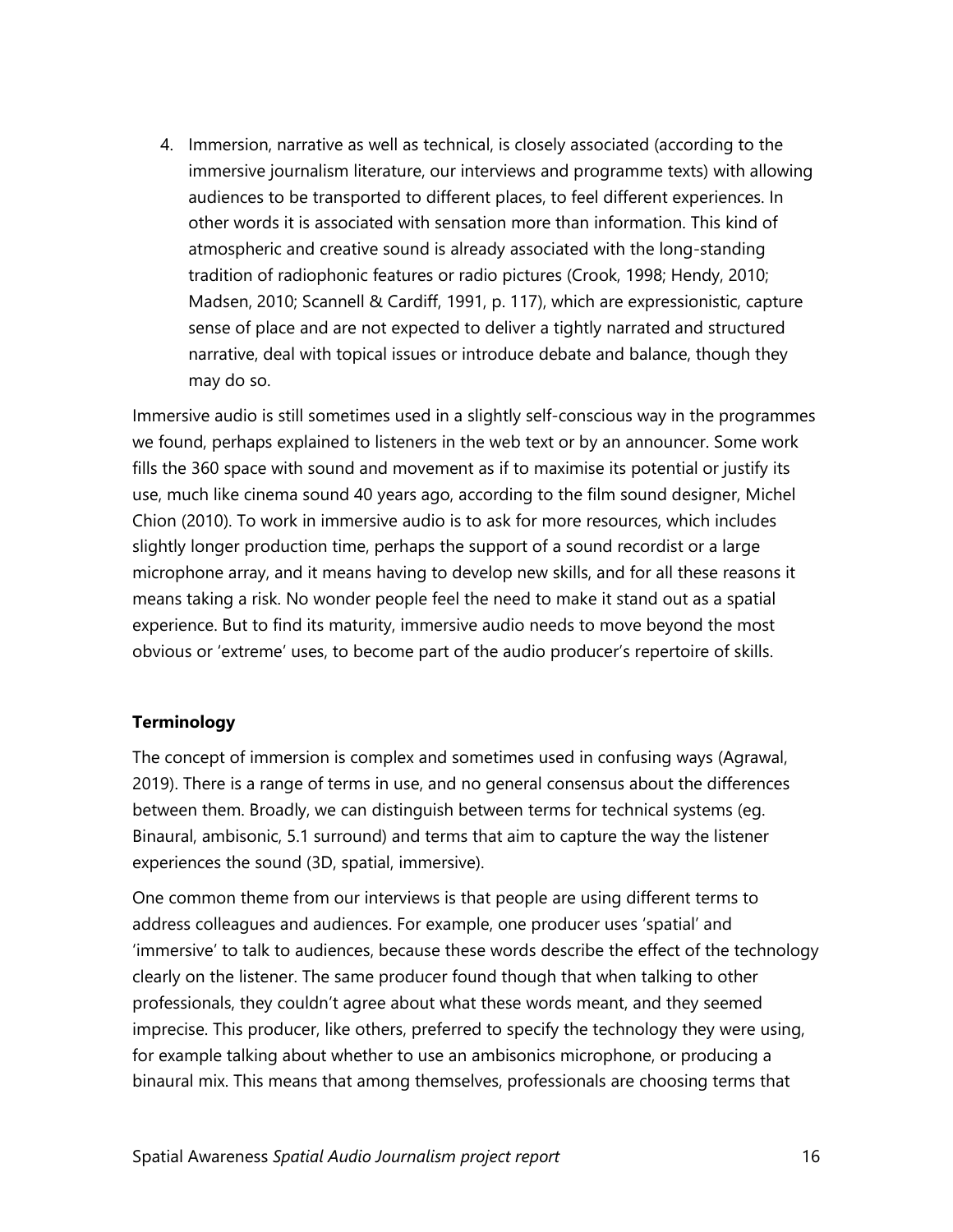sidestep discussions about the feelings evoked by these tools or the impact of spatialising a scene on the editorial or narrative process.

Even when our interviewees tried to use terms precisely, to describe technical differences, they didn't agree which words should be reserved for which category of audio. So some said 'surround sound' was for speaker set-ups only, while another said that was '3D sound'. One felt 'spatial audio' was reserved for object-based audio, while others used the term spatial as a generic term for anything offering more space than stereo.

#### **These are the most commonly used terms however:**

**Immersive**. This one seems to be problematic for a lot of people, in that it describes a sense of being involved, engrossed in a story, and as several people pointed out, stereo, mono and even the written word on a page, could all be immersive. For that reason some of our interviewees chose not to use it and others used it with care. It was thought to have good recognition by the general public though, because of the awareness of VR and 360 video. That was another reason for caution in its use for some though, because the usual radiophonic experience is linear and non-interactive, while VR immersion is associated with interactivity. One interviewee felt audio needed to make its own mark, and not be confused with audio-visual media.

**3D** is used in France a fair amount when it comes to audience-facing materials, but some UK interviewees had been told to steer away from it, because of its association with 3D TV, which was seen as a failed experiment or fad. However, for some interviewees the words 3D or three dimensional were appropriate to draw attention to what was significant about this kind of sound, both for listeners and when it came to capturing and mixing sound. Firstly, '3D' has good recognition as a concept with the general public. Secondly, it seems to refer to the sense of solidness, or realism of the sounds, and thirdly, it can refer to the 360 sound picture around a '3D' microphone, which translates to a three-dimensional sound environment for the listener. One of our interviewees however, reserved the word 3D to describe ambisonics microphones but not binaural capture.

The term **spatial** audio is very clear and descriptive, has none of the baggage of 3D or the confusion of immersive. One interviewee valued it for the fact it draws attention to the need to consider the space of the story, as well as the way it unfolds over time. However for some people it has an association with sound engineering research and feels a bit specialised. One of our interviewees thought it normally referred to speaker arrays not headphone listening, and so for them it was less useful as a general term, and as mentioned above another associated it with object-based audio. However people often turned to 'spatial' when they wanted to describing the sense of space and the way that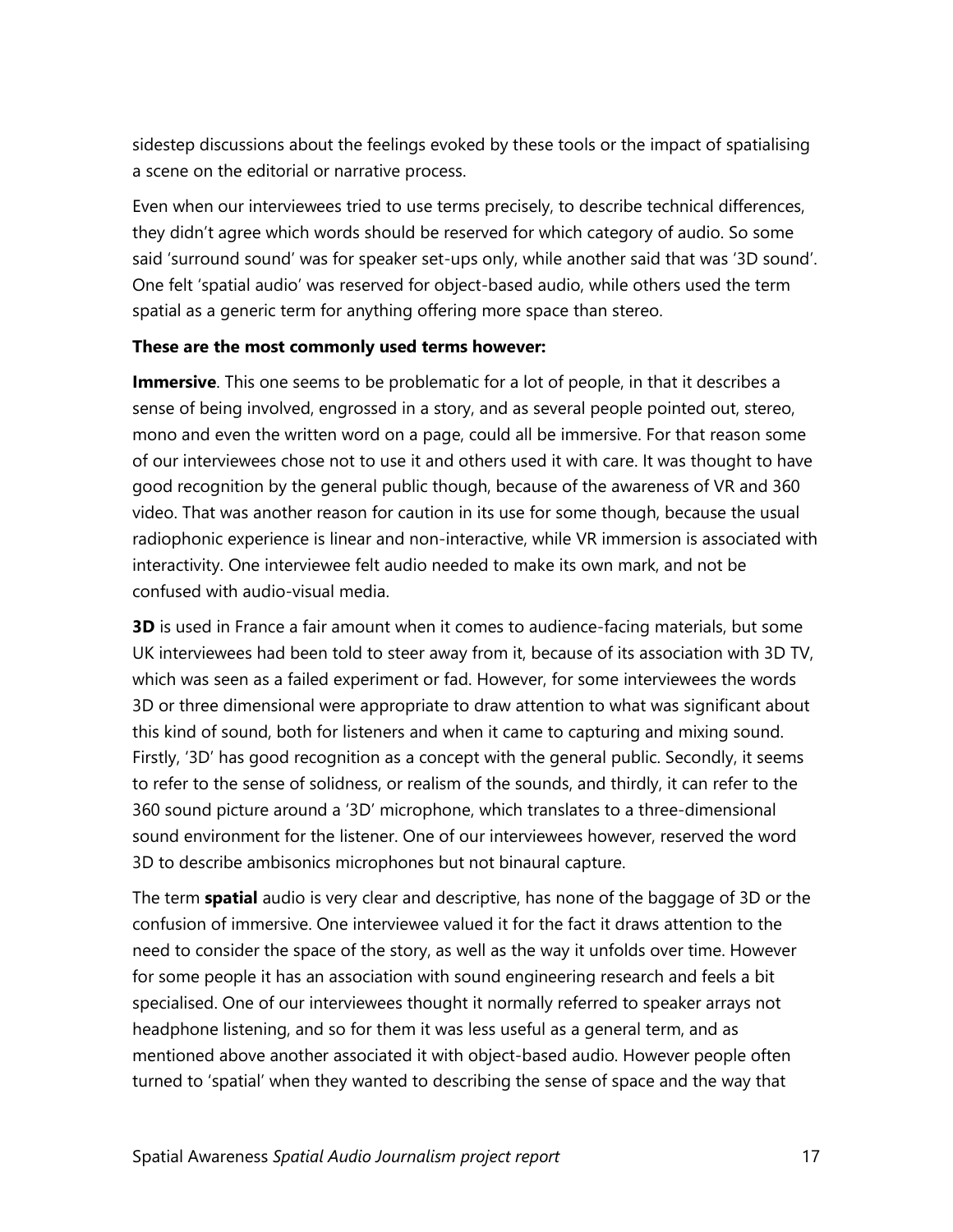these formats were 'bigger' and '*more* spatial' in terms of acoustics and information about the setting of the scene.

So in summary, it would be helpful if there was a clearer shared vocabulary to describe the common effects or qualities of these audio technologies. It could facilitate sharing of techniques and craft skills (something several interviewees wanted more of) and awareness-raising about the value of audio immersion. But at the moment choice of words seems to be particular to the individual and open to misinterpretation.

#### <span id="page-17-0"></span>**The significance of recording equipment in everyday production**

Much work is being captured using spatial audio technology of some kind, with some work also being binauralised or spatialised in post production. The latter is used for documentaries and longer creative projects, and requires specialist software and a high level of technical knowledge, but it does leave the producers with a greater range of options. Those producers we interviewed who were also trained as sound engineers or sound designers were confident using these post-production tools and fussy about the technology and techniques they used to achieve the effects they wanted.

If the audio is captured in binaural it cannot be changed a great deal in post-production, so any issues with spatialisation cannot be corrected, for example if an edit makes it seem an interviewee jumps from one position to another, or two people are too close together to easily distinguish their voices. Binaural seemed to be the most common format however, probably because it is easy to learn and cost-efficient.

At the BBC, some people have also been using a binaural 'dummy head' arrangement for documentary making and studio-based work. At Radio France, recording is normally done with a mic array (a set of microphone capsules that capture several separate sound channels) allowing them to mix in 5.1 for speakers and binaural for headphones. Because of this, a sound recordist has to support the recording and post-production stages, which places it out of reach of news teams.

The choice of recording equipment is a practical concern, but it also affects the relationship between journalists and their interviewees. High quality directional microphone arrays can be cumbersome and are also extremely expensive. The requirement for more technical understanding of directional audio capture means that recording needs a level of planning and set-up that conflicts with journalistic immediacy and involves attending a scene with a team of people, while radio journalists are used to a more low-key and direct relationship with their interviewees.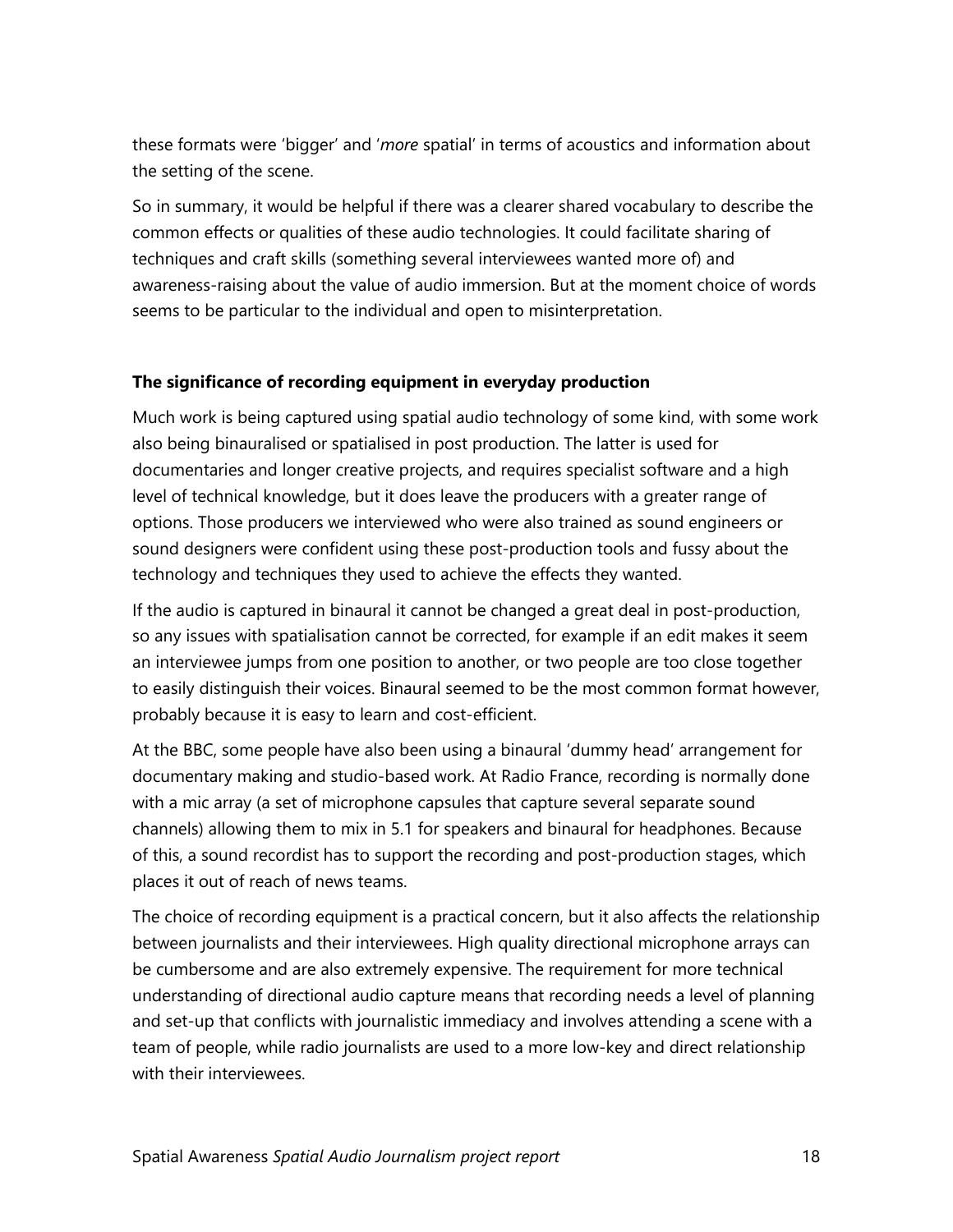It is felt to be easier to get someone to agree to speak for radio than television, and the mono microphone is small and unobtrusive. A dummy head or a large mic array are very obtrusive and can distract an interviewee, make them more self-conscious or even unwilling to participate, and therefore less attractive to those working in news and current affairs or on sensitive documentary subjects.

In-ear microphones are the opposite of this. They are even more lightweight, portable and discreet than traditional reporter microphones and can integrate with mobile phone recording systems. Their very discretion means journalists need to consider the issue of consent when they record on location. Interestingly, some users suggested they felt less professional when wearing these instead of carrying a microphone in their hand, which normally operates as a kind of official badge of their trade.

#### <span id="page-18-0"></span>**Telling stories in space as well as over time**

Audio journalists and documentary makers are used to thinking about proximity of voices and sounds to the microphone, the size and acoustic qualities of the space they record in, and in a conventional stereo recording voices and sounds can be front and centre, slightly to the right or slightly to the left. Using a spatial format opens up a much wider space to play with but also introduce a much greater degree of precision with regards to placement. Features making in mono or stereo involves a layering of sound to produce a generalised sense of atmospheric richness, while spatialised formats allow the human brain to discern more precisely where a sound is in space. All our interviewees said they had learnt this means more careful thought needs to be given to where people and things are in the sound scene and that decisions may need to be consistent throughout the scene, so as not to confuse the listener.

Perhaps the most challenging person to place is the listener, who is always external to a sound scene in mono and stereo, but is internal to the scene in spatial audio (hence the use of the term immersive). When capturing or structuring an audio scene the producer needs to decide if they want the listener to be listening from the perspective of one of the presenter/reporter, next to them as a companion, or if they will occupy another perspective point.

Our interviewees had either made mistakes or knew stories of other people's mistakes, such as placing dummy heads or other binaural mics in the centre of a recording so they capture the sound well. Of course in a mono or stereo picture this would give clear audio, but in immersive formats, it places a listener in that central position, with people speaking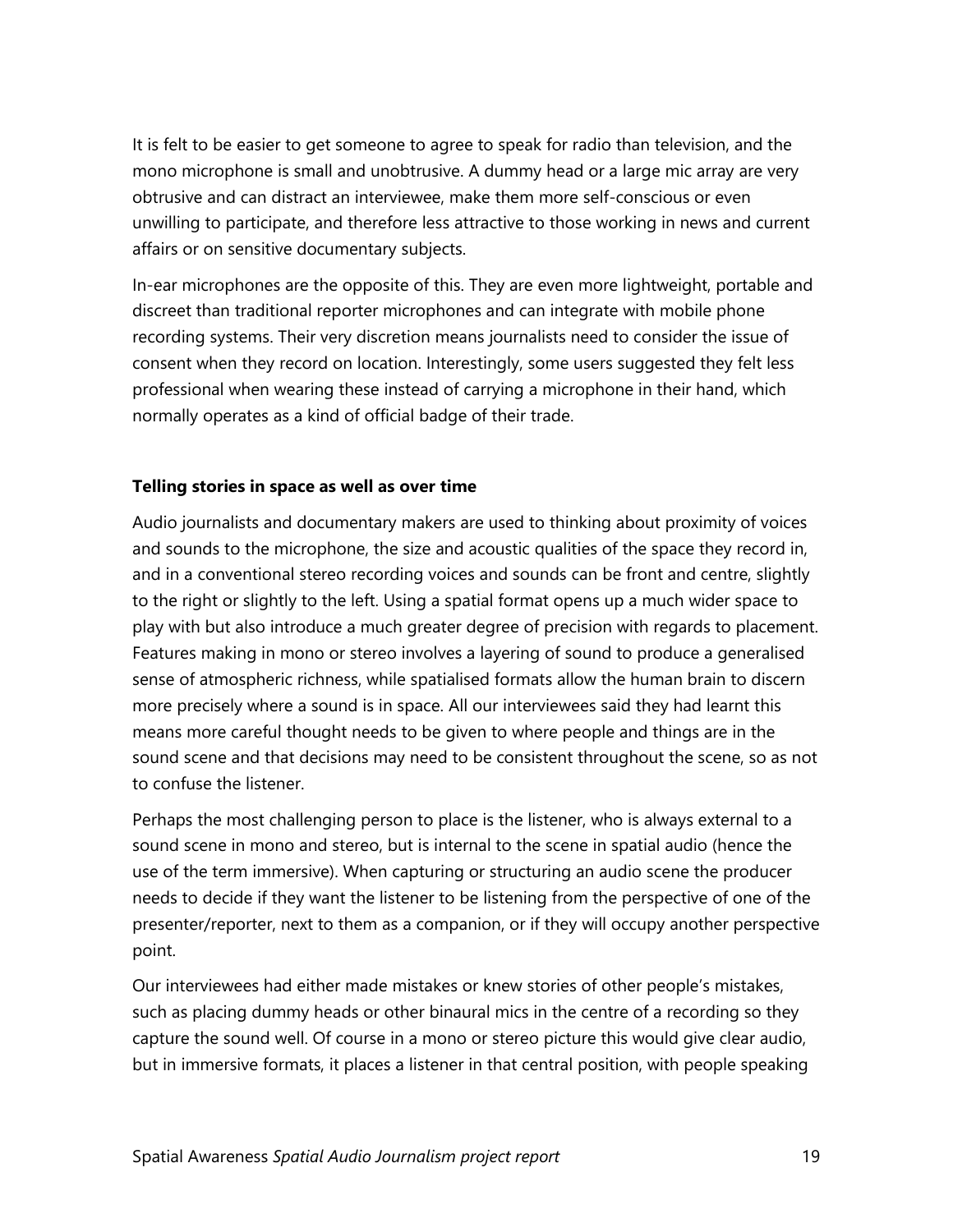around them. This was felt to be unnatural or uncomfortable for the listener, who clearly would not normally sit in the centre of a discussion table. And because binaural audio is fixed or head locked, any sudden noises from the side or behind can shatter the illusion of immersion in a scene, as the listener turns to hear more, but the sound scene also turns with them.

If a reporter wore in-ear binaural microphones, but also spoke during the recording, some of our interviewees felt this could sound a little 'odd', as the listener was being offered a kind of first-person experience, which was undermined by hearing the voice of another.

Despite the problems in placing a listener, our interviewees were clear that when it worked well, it was precisely the sense of being transported, being at the heart of an event, that made spatial audio special.

We asked our interviewees about the kinds of story or situation that are most and least suited to spatial audio formats. Not surprisingly particularly special and atmospheric settings were seen as most well suited, especially where there is a lot of movement or where the space is an important component of the story. Also exotic and hard to visit locations were seen as ideal, such as deep in a cave system or travelling to a rain forest. Like in VR journalism (Dominguez 2017; Burgess, 2017; Chainon and Chainon, 2018; Van Damme et al 2019). A lot of our interviewees saw immersive audio as having great potential to help listeners understand what it feels like to experience someone else's reality, and therefore better understand them or their stories.

Though scenes without movement were seen as not usually worth the spatial treatment, movement itself can be problematic. Moving the microphone through a sound scene that itself also involved movement led to a muddling of the geography of a scene in a listener's head. Some productions made effective use of very static scenes that were nonetheless spatialised. One advantage of spatial formats is they help listeners distinguish between sounds, as they can in real life. Therefore it is possible to record an interview in a noisy environment like next to a coffee machine or at a music event, and the listener should be able to hear the speech above the ambient sound.

Binaural recording was popular with our interviewees for atmospheres and soundscapes which were described as more real, bigger, more vivid and immersive. Where binaural was used for voices, it could sound 'mushy' or indistinct and slightly too far away however, so some of the producers with the most experience of spatial audio had taken to recording interviewees separately with a close, mono microphone. Moving from binaural to mono was described as 'zooming in' in this case.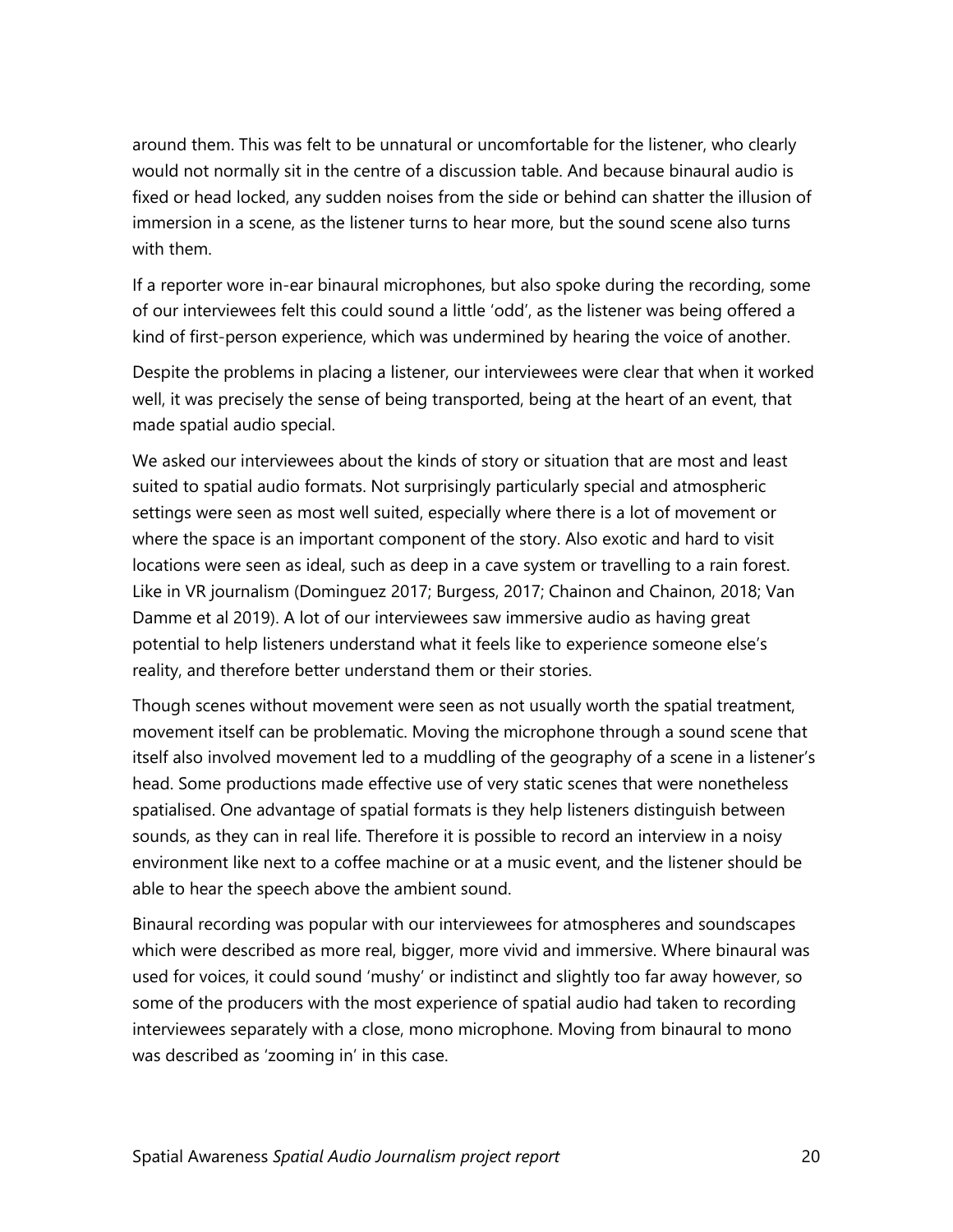Even more than zooming in close, when listening on headphones especially, mono and stereo sound is experienced as *inside* the head of the listener (a phenomenon known as inside-the-head localisation), while binaural sound seems *outside* the head. This has led to some new appreciation of the special qualities of mono and stereo sound and means that a spatial production operates not only in 360 degrees round the listener, and on an axis of far to near, but of interior and exterior sound, placed or placeless. These additional nonnaturalistic dimensions of space (interior and placeless) have no parallel in visual media. The range of possibilities can present problems in the edit. While cutting together mono recordings is easy, editing binaural recordings can lead to jump cuts, as voices move in space.

<span id="page-20-0"></span>Despite these complications, productions can make use of binaural (or other spatial format) together with mono and conventional stereo sounds within the conventions of radiophonic speech, with some care over scene planning. Learning to weave them together is something that could be learnt by trial and error. It means that some of the conventions of audio journalism storytelling like narration and cutting can be absorbed easily into spatial audio production, unlike VR storytelling, where traditional TV techniques like these are seen as irrelevant or may break the sense of immersion (Dominguez, 2017; Koski, 2015; Murray, 2016; Watson, 2017).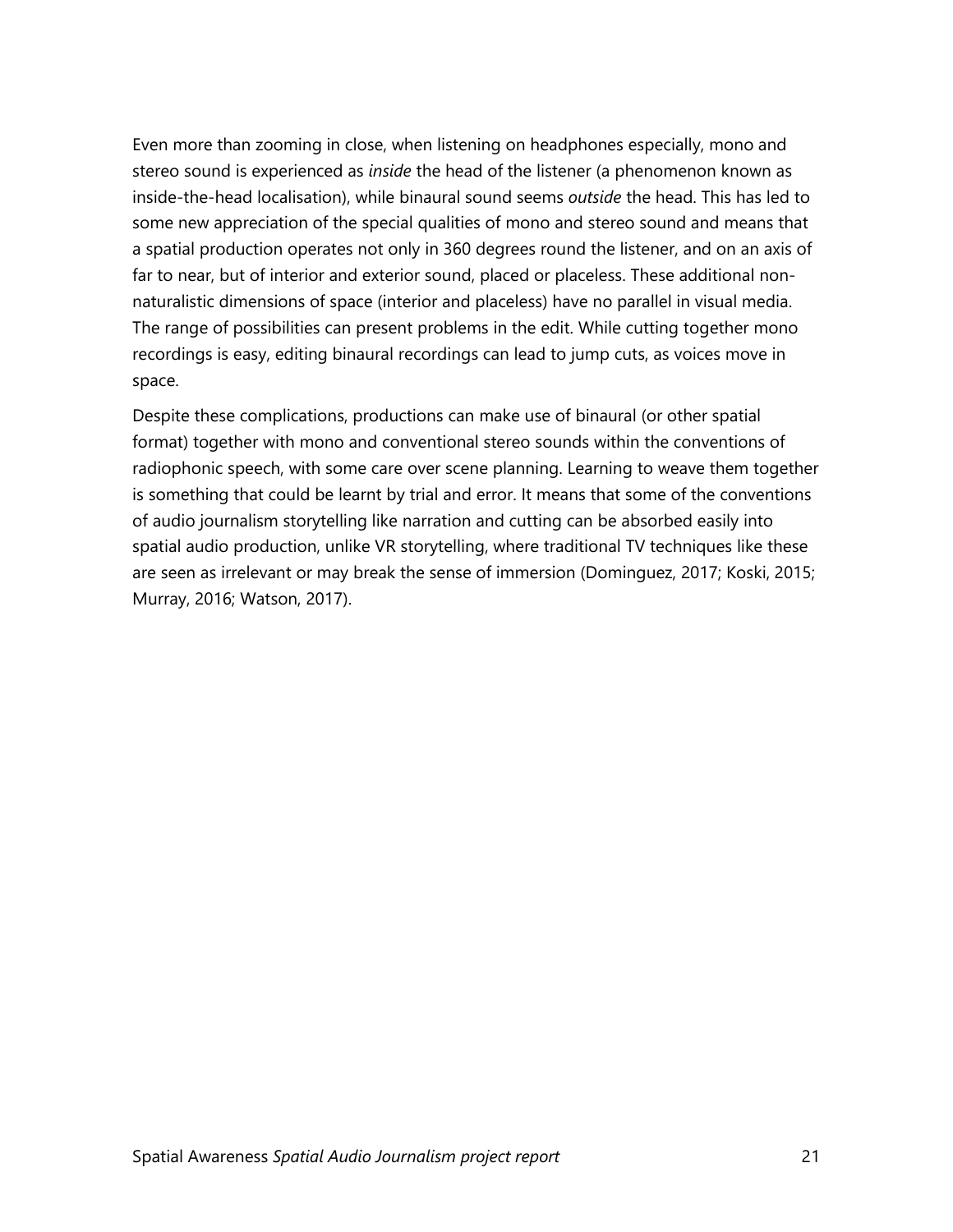### **Looking to the future: how can we support journalists to use spatial audio?**

We asked out interviewees what measures would help develop the capacity of programme-makers and journalists and facilitate the more widespread adoption of spatial audio.

Their answers fall into the following areas:

#### <span id="page-21-0"></span>**Just do it**

As spatial audio becomes mainstream and is used in different genres and for different content, its use raises new questions and problems that will only resolve themselves with increased use and familiarity. Therefore there was a belief that the best way to encourage good spatial audio production is to get more people using it, more of the time, learning as they go. This would also benefit the wider production community, if knowledge is shared, as at the moment many of our interviewees felt they had little or no opportunity to talk to others about working with spatial audio.

Most felt they had learnt from trial and error, which means having the freedom to 'fail' in an immersive audio experiment, but having a plan B, such as a mono recording made at the same time as a binaural capture.

#### <span id="page-21-1"></span>**Sharing, training and community**

Although it was felt to be important that people should be allowed to experiment and be creative, as the form was still developing, completely uninformed experimentation is likely to be off-putting. The chance to try out something new (which might not work) implies more time to think and plan than some journalists get, when production cycles are short, teams are smaller, and people are covering more stories each than they used to. Training designed around their usual production practices and the genres of content they make would help give them confidence to try immersive audio, and to plan a recording effectively to avoid basic problems.

Some people working for large broadcasters have access to training, one-to-one planning support and online guides to choosing microphones or setting up a recording. Where training and guide materials exist they focus on practical instructions on recording and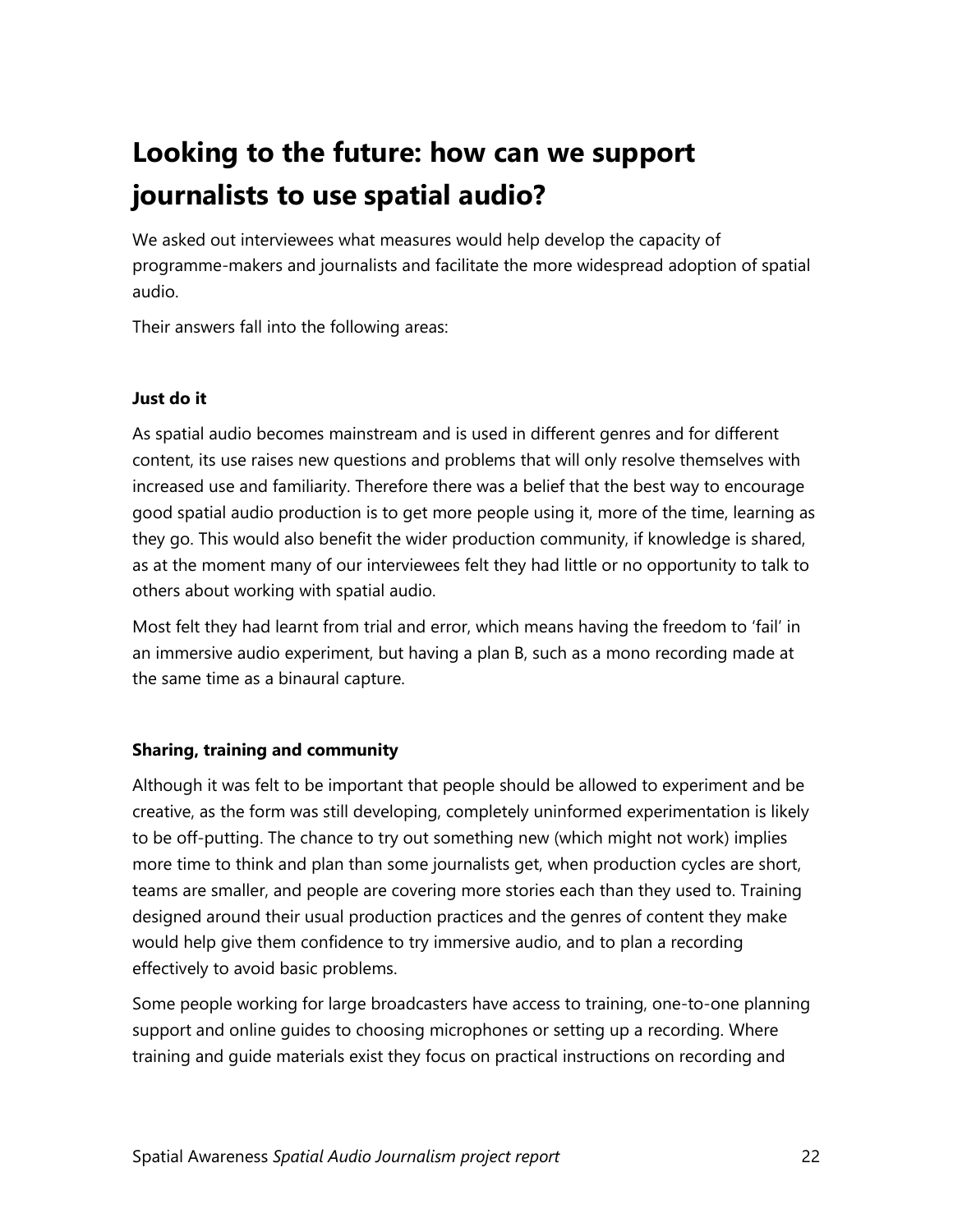editing tools and how to operate them correctly. Interviewees were clear this was important, but in itself insufficient.

As we discussed what our interviewees had learnt through trial and error, it seems it would be useful to develop training that helps programme makers develop a spatial awareness, thinking of a spatialised sound scene that must to some extent be planned, for example positioning different interviewees, the presenter and the listener. This was described well as a 'spatial sensibility'.

There is a desire for more informal sharing of ideas and knowledge too. Our interviewees often wanted to know how others had replied to a question or what we thought. Several mentioned that audio production tends to be a lone endeavour, which means little chance to discuss techniques or ask for help when trying out a new technique such as spatial audio.

Several interviewees suggested people need to listen widely to spatial audio content, to slowly gain a feel for what it is and how it works in practice, as well as in theory, to raise their awareness of space as an element of telling stories in sound, the 'spatial sensibility' already mentioned.

#### <span id="page-22-0"></span>**Establish new habits and workflows**

Journalists and other kinds of programme maker have routines and habitual ways of working. They carry certain kit, and use it in a certain way to produce material to familiar formats. As the formats don't have to change in spatial audio, unlike VR journalism, simply adding or swapping in spatial audio kit – for example a pair of in-ear binaural mics or an ambisonics mic – can help them develop new 'immersive habits'.

This could produce a step change in spatial audio production by giving journalists tacit permission to work this way, and breaking mono or stereo habits as the default.

Though there may be kit available in organisatiotn, most journalists working for big media companies lack spatial audio tools as standard, having to request them as an exceptional case. People at RFI, Radio France and the BBC suggested everyone should have the equipment and editing tools at each desk, so they don't have to ask for them. If they are the same or at least compatible, it means people develop habits and skills, and can also share material and work together on projects, which makes it more feasible to use spatial audio, given how much content is shared and repurposed these days in the interests of efficiency.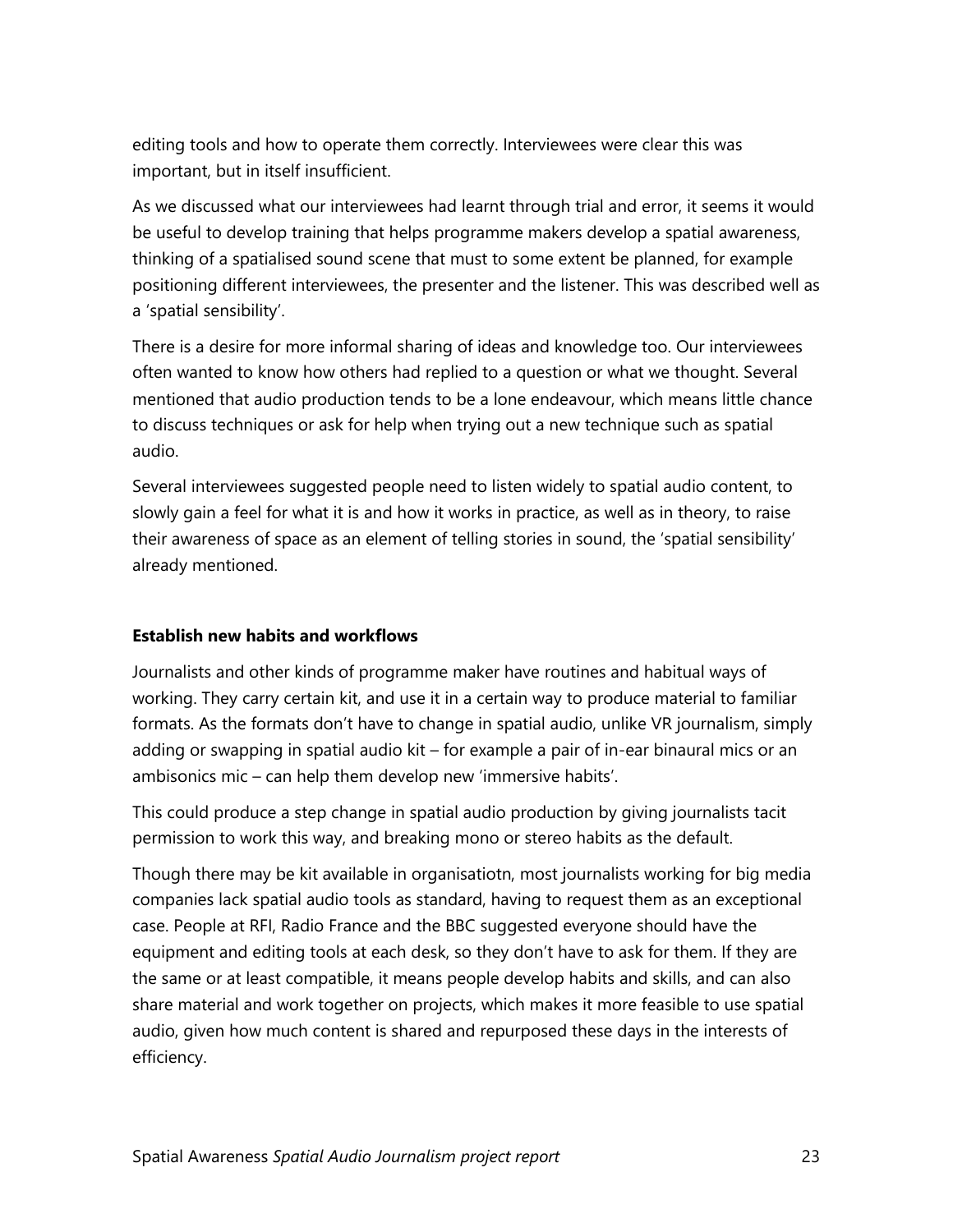Some interviewees expressed doubts that spatial audio production will flourish or even survive long term if it does not become habitual and integrated into everyday production.

However, there is no one-size-fits-all solution to spatial audio and so the choice of what techniques and tools to invest in is a difficult one. The BBC is offering several with guidance on the pros and cons of each. For large media organisations that produce a wide range of programming including drama, music, outside broadcasts and news and current affairs, it makes sense to keep options open. But the lack of consistency of tools available and workflow prevents producers from quickly developing a set of shared, generic immersive audio skills.

#### <span id="page-23-0"></span>**Culture change**

It's not only practical changes. A culture shift might be needed in some places, if immersive audio is to be adopted, according to our interviewees. High quality audio production is threatened by the predominance of journalism as information (written and spoken words) and the visual bias of our media culture, particularly on the web and social media, where text is the main means of finding and navigating content and video may be uploaded to social media platforms like Twitter, Facebook or TikTok, but not audio.

Different countries have different traditions in terms of genre and programme format that affect the adoption of spatial audio. France seems to have a more marked distinction between news and other factual output, the one is 'hot' or extremely topical and produced quickly by individual journalists, while the other is 'cold' or not topical and produced by documentary teams over a number of weeks. News teams not only work in different ways (usually alone) but have different training and different values when it comes to output. Content takes precedence over production values and content is conceived of as information, conveyed through words. Journalists may be recruited from a print background and trained to value speed and accuracy. They are unlikely to consider the non-verbal meaning that can be communicated through a sound scene, and lack an awareness of the longstanding codes or grammar of radiophonic programmes and podcasts, codes that their audience on the other hand may understand well.

In the UK the BBC produces news and current affairs, and specialist topical 'magazine' programmes, which combine straight speech (studio presenters, live interviews, reporters reading scripted stories and so on) with mixed features and packages, which may include atmospheres, music and effects. Therefore reporters and correspondents are well versed in radiophonic production values.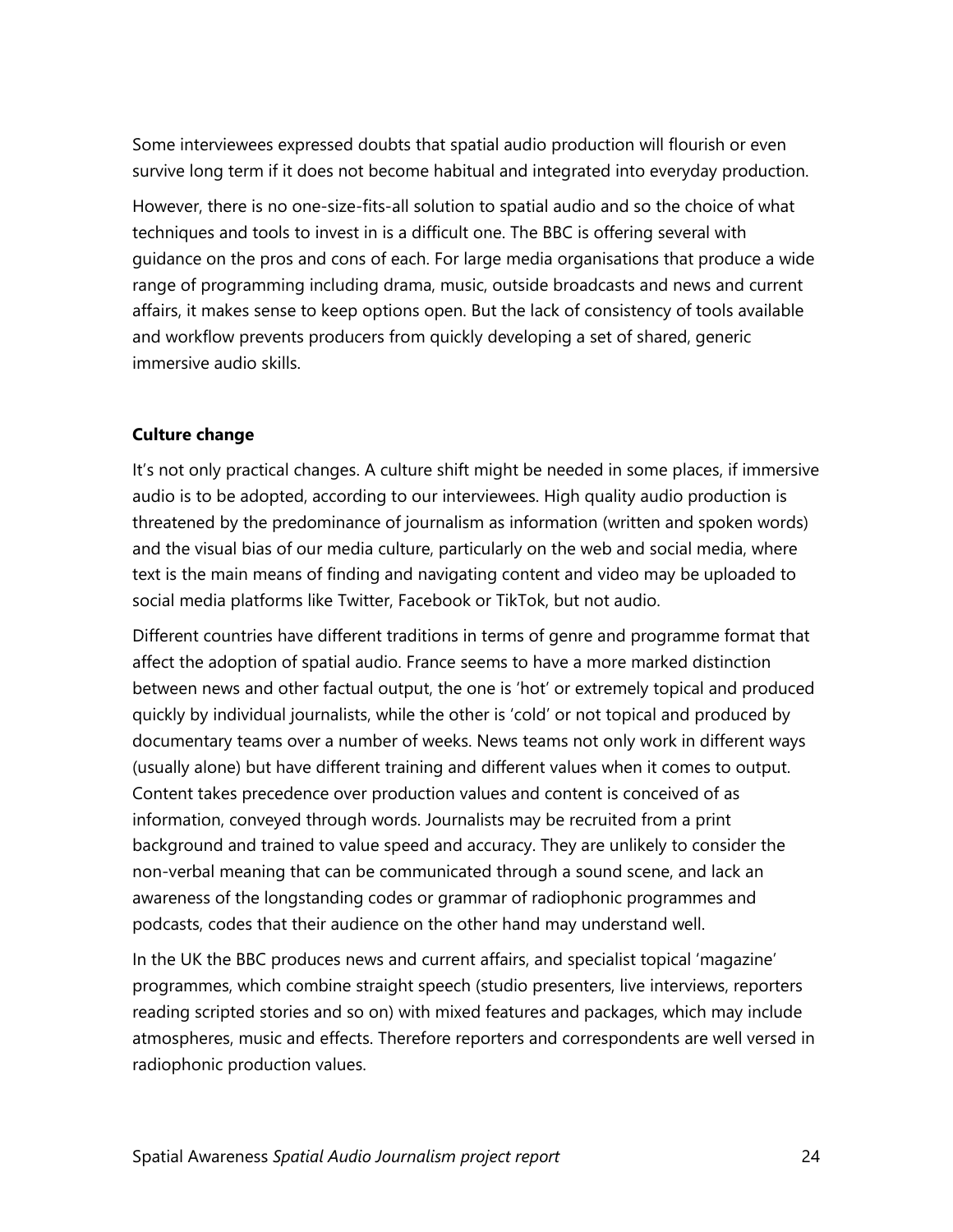There is always substantial pressure on audio production however and in France, the US and Britain interviewees described a move in the last twenty years to an ever-faster 24 hour, multimedia news cycle, where numbers of specialist producers and technicians fell and journalists were discouraged from spending time and money on crafted sound in many places. The BBC has announced it is no longer recruiting specialist radio reporters (Thorpe, 2020) a move away from specialist audio production to multiskilling that could work against the wider adoption of spatial audio. Al Jazeera's radio network Jetty uses audio gathered by its multimedia reporters who prioritise the visual. It seems that the cultural dominance of the visual means that where cuts are made, even though audio production is far cheaper, it is always audio production that suffers. And of course the coronavirus pandemic has meant a great increase in the amount of content recorded remotely via web video link or mobile phone. Though this happened after the research was complete, it can only be assumed the roll-out of spatial audio journalism has come to a standstill.

Routinely producing high quality immersive audio increases production costs, and increases the data burden for audiences, arguments our interviewees had heard against its uptake, but they were not convinced. Video is a far greater data burden, yet in our visually dominated media landscape, more and more outlets were producing HD video for audiences.

In France and the UK it is felt that podcasting and on-demand listening means good quality journalism has a longer shelf-life, was no longer 'ephemeral' or 'throw-away', which could change priorities at large media companies. Additionally, as more people are listening on headphones, rough and ready editing is more noticeable, and more crafted and radiophonically interesting sound has a larger and more attentive audience. Though interviewed before the pandemic, our expert interviewees felt that journalists are expert storytellers, and keen to learn new ways to engage audiences. In recent years they have learnt multimedia web storytelling, using Snapchat and TikTok, and the far more technically demanding and expensive VR, and are producing HD video news as routine in many places. So it seems fair to say that journalists can expand their repertoire to include immersive audio, if they can see its benefits and have the right institutional support from planning, through production to distribution.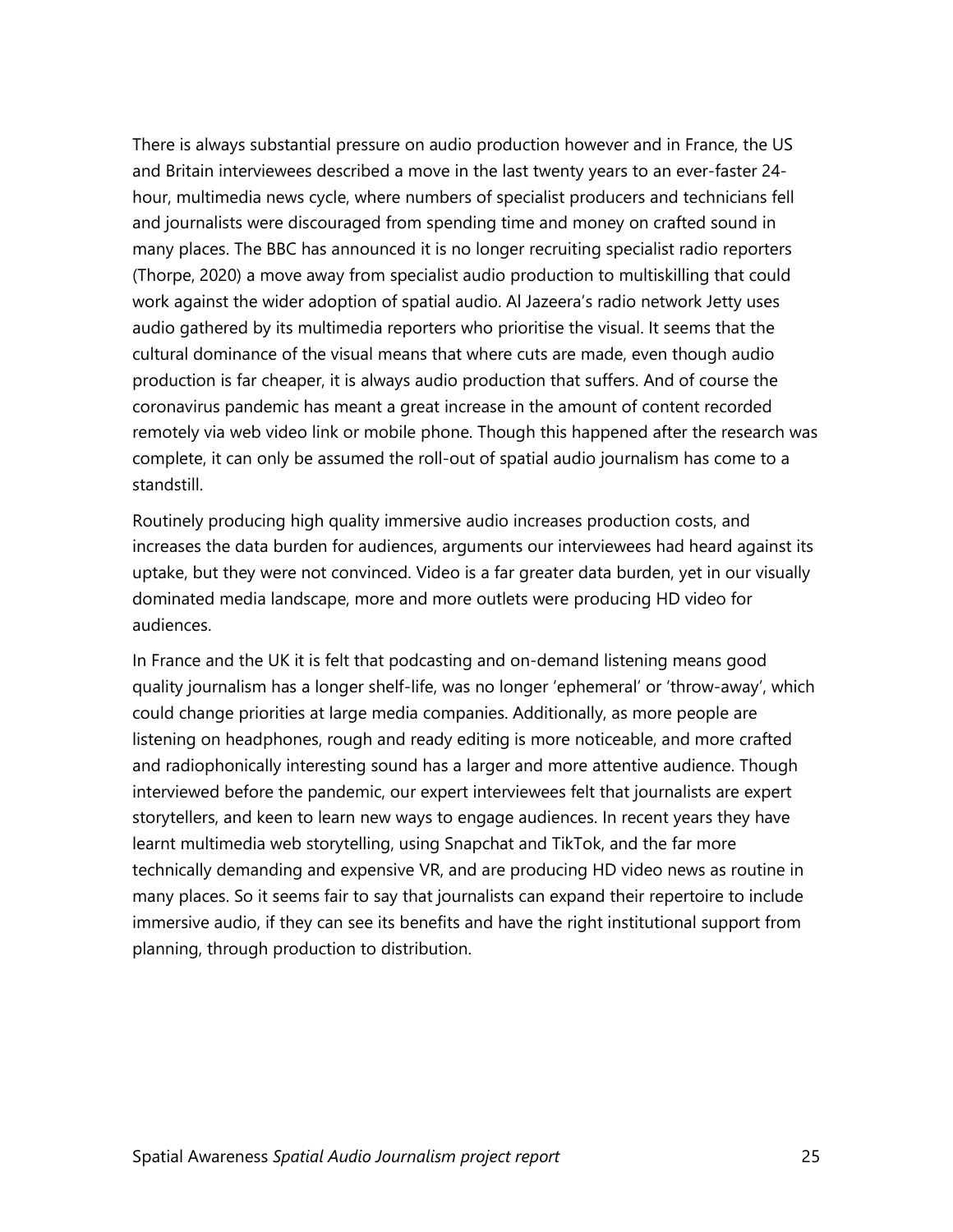#### <span id="page-25-0"></span>**Distribution and commissioning**

Interviewees told us commissioners, controllers and other senior people in audio commissioning in the UK and France value immersive audio content because they think it will attract listeners. There was some concern that they might not be very committed longterm if they are valuing it for novelty.

Senior staff might also lack some necessary understanding of the practical realities of immersive audio production and distribution. For example some interviewees had been asked to make immersive audio content without the extra production time needed. Giving binaural production tools to journalists, without giving them the time to try them out, leads them to simply resist using the new technology, reinforcing the idea they are not interested in production values or are resistant to change.

The BBC World Service commissioned a binaural documentary, only for the producer to discover at delivery that the station's podcast channel was mono. Other BBC and RFI interviewees recalled networks had commissioned binaural content without taking account of automatic compression which applied before FM transmission or web streaming, which destroyed the spatial effect. Distribution channels that don't compress the audio are needed for the delivery of immersive sound, and these don't need to be visibly differentiated from the listener's perspective. To make this happen, better communication is needed between different specialisms: programme makers, audio engineers and commissioning and senior editorial staff.

### <span id="page-25-1"></span>**The added value of spatial audio**

The report so far has raised problems and needs – which is what the research set out to do –but these are worth overcoming. Generally speaking our interviewees were very positive about the value that spatial audio can bring to all forms of factual audio production, from news to documentary features and podcasts. Some of the perceived positive qualities of immersive audio are familiar to anyone who has read about VR journalism – that it transports audiences to somewhere special, that it's magical experience, that it can encourage empathy. Some are a little more surprising. For example, several interviewees described it as more **spacious and comfortable**.

People commonly described binaural in particular as elevating journalism and documentary making with a **more real** or realistic sound, even '**hyper-real**'. Others used the term '**natural**'. In comparison, conventional stereo was sometimes referred to as 'fake'.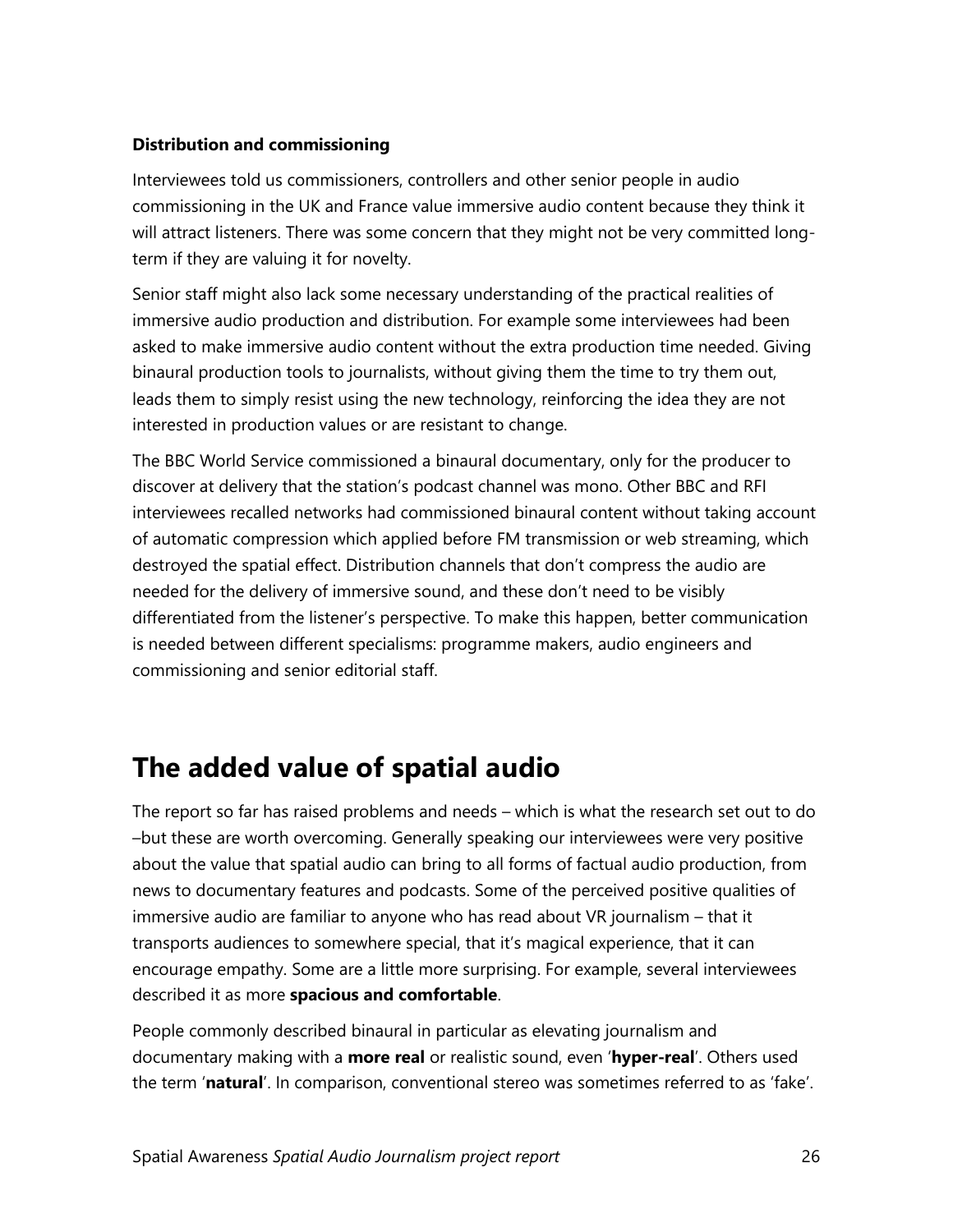They describe an increased sense of perspective and movement too, which are more '**sharply defined**', and '**vivid**', or '**a sensory hijack**' at low cost.

That it **transports** the listener to another place is another common claim - especially somewhere they can't go in real life, such as among a flock of butterflies, in the Amazon rainforest or inside a factory or tunnel, the site of a humanitarian crisis such as a warzone. The experience of this transportation is described using words like '**visceral**' and '**immersive'** and providing 'a compelling sense of place'.

The idea that immersive audio is **more compelling** or commands more attentive listening came up a few times and some more experienced producers believed the effect could be enhanced by judicious use of, say binaural, in short bursts, with mono or conventional stereo in between, so that each time it '**grabs the attention afresh**'. Sometimes our interviewees spoke of immersive audio as a way of almost tricking the listener into learning facts or hearing experiences they would otherwise switch off from – mentally or in a literal sense hitting the stop button.

As with VR journalism, it is sometimes hoped that transporting the audience in this way with immersive audio will encourage **empathy** and is a tool for journalists to fulfil their perceived remit to get audiences to 'connect' with stories and with people, especially those in other parts of the world or with perspectives and experiences not often centred in the news. Terms people use to describe the nature of that connection include '**first person perspective**' and being put 'in the shoes of other people.'

Some interviewees in the UK and France felt both the spatial information and the enhanced empathy might help the work of journalists in combating polarisation, by allowing different audience members to see things from each other's perspectives. Some people mentioned coverage of Brexit and the Gilets Jaunes movement, and parliamentary or other political debate.

Often immersive audio is just felt to be bigger and better technically. We heard it referred to as '**cinematic'**, a '**fuller, sexier sound'**, and '**fairy dust'**. This is more than just spaciousness in the sense of comfortable listening and letting sources 'breathe', but implies more dramatic storytelling. While mono is 'very small' with spatial sound 'the world suddenly opened up'

It should be borne in mind that these feelings about the value of immersive sound are from the perspective of these journalists and sound engineers who might not be representative of a wider public. There is no listener research that we are aware of that tests these claims for the value of immersive audio for journalism.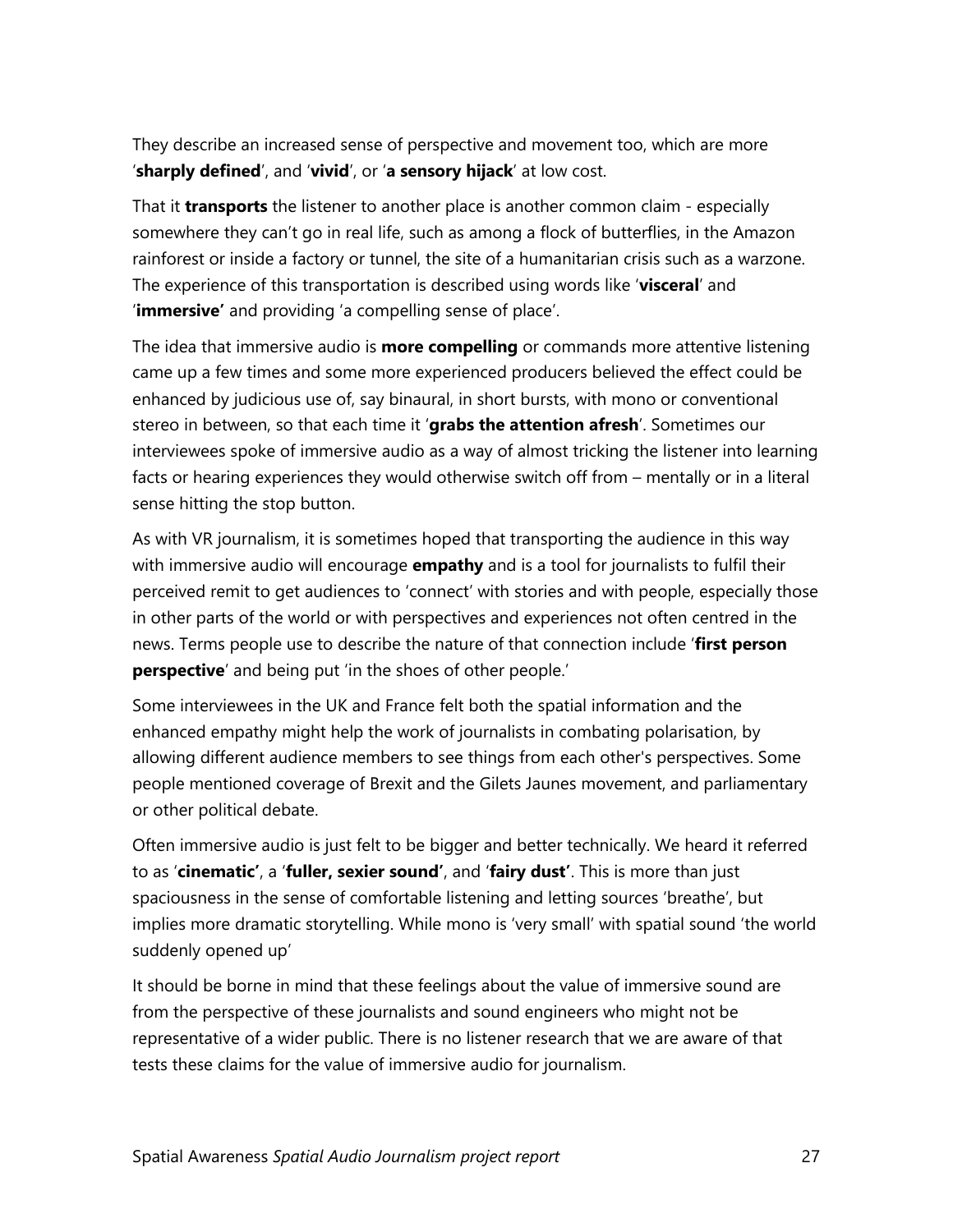### <span id="page-27-0"></span>**Some radical ideas**

Most of the uses of spatial audio are within conventional radio formats, but before training and development succeed in routinising its use it is worth recording some of the more avant-garde ideas our interviewees came up with.

Where radio conventions mean music is lowered in volume 'beneath' the voices of interviewees and presenters, it is possible to move it behind instead, as the listener is better able to distinguish sounds in a spatial mix. So the grammar of mixing could be impacted by wider use of immersive sound.

It could also be used for spatialised data sonification, especially if plans to deliver objectbased audio to any household's individual speaker set up comes to pass and broadcasters can orchestrate spatial sound coming out of different speakers round someone's home, enabling, for example, election results to be communicated in one part of the sound scene, and analysis and discussion in another.

Spatialised mixing can also change the relative size of objects in sound, which some people were keen to explore, perhaps to show the relative importance of ideas or events in a nonnaturalistic way.

Finally, though at the moment spatial audio for narrative journalism like this is linear and non-interactive, head-tracked sound could make interaction with the sound scenes possible in the near future.

### <span id="page-27-1"></span>**Conclusion and future directions for research**

This exploratory research into an under-developed field of journalism and radio studies has successfully established the range of factual content being produced using binaural and other spatial audio formats. We argue this is an opportune moment to broaden access to spatial audio production. We have also identified some issues that need to be given more attention in order to expand the use of these technologies and encourage ambition in the field of audio journalism.

Lots of exciting and high quality work is being produced by people who are working in relative isolation from each other. We would like this report, journal article and our blog to lead to the development of resources for audio journalists and documentary makers, as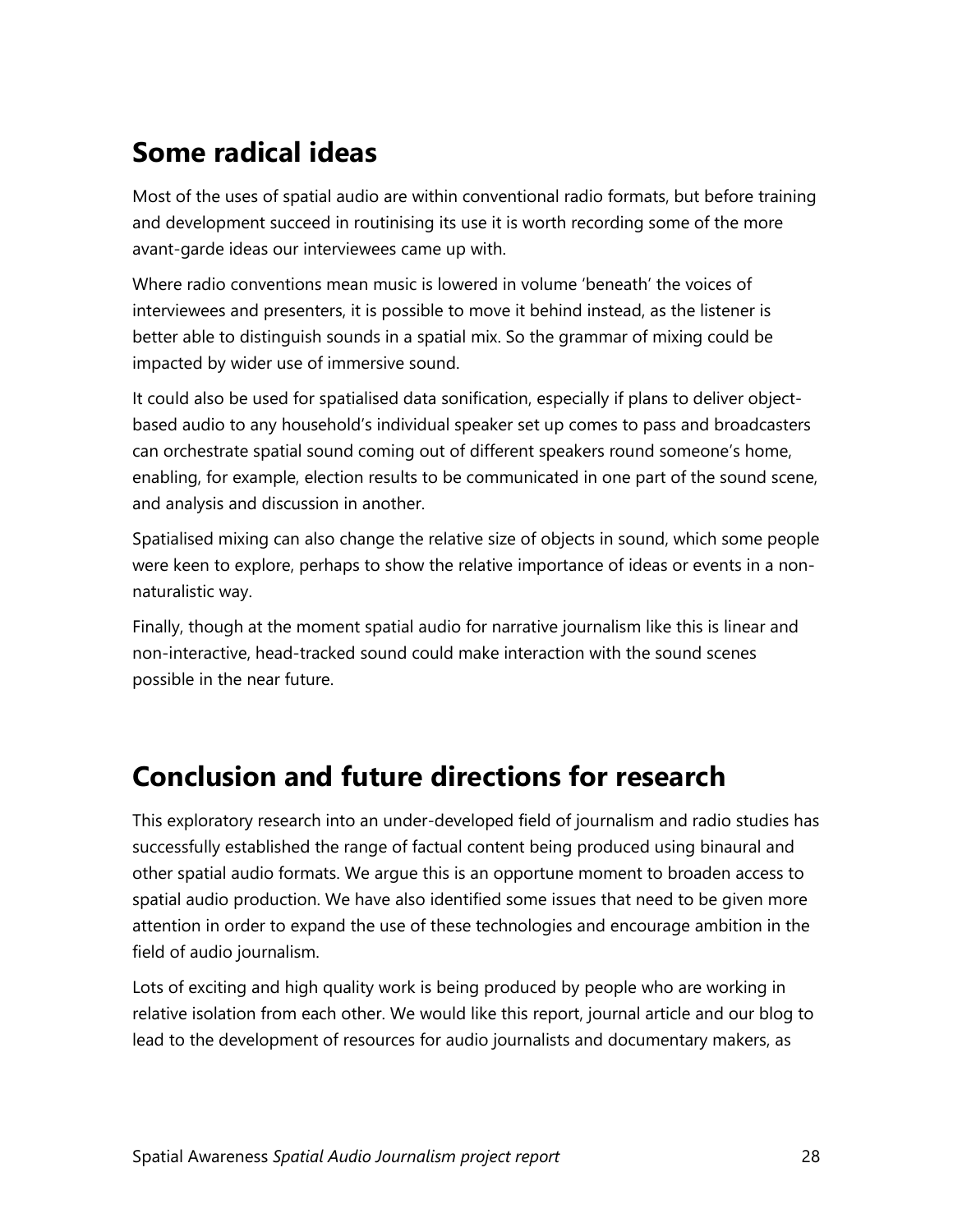well as the managers, commissioners, trainers and sound engineers who support them, to play a role in promoting continued innovation in the field of radiophonic journalism.

Our research shows immersive audio offers some important added value to radiophonic journalism, offering richer, more real or vivid sound scenes that feel immersive, a larger or 'cinematic' kind of sound, a three-dimensional sense of space with more precise differentiation between parts of the sound scene and – something we didn't expect to find – a new awareness of the wonderful qualities of mono sound. Mono, stereo and spatialised sound can in combination offer a richer palette for programme makers.

Unlike VR, spatial audio fits almost seamlessly into existing formats if it is used for enhanced ambient sound in a package or feature. Recording 3D atmos with an ambisonic mic or in-ear binaural mics in this way might not even present much of a challenge to standard routines and ways of working, where radiophonic production values are already high. Of course in many production teams, even recording atmosphere and actuality (meaning the sound of events in progress) is not the norm and as some interviewees have argued, this is an issue that requires addressing separately. Since we began the project, coronavirus has reduced the amount of location recording further, and placed additional budgetary pressures on many media organisations. While we want to encourage media organisations to place greater value on telling stories in high quality sound, these changes work against that, and towards the prioritisation of information over sound.

We conclude that using immersive audio does necessitate some changes to working practices. Features making tends to layer sound for a general sense of space or place, but immersive audio is more precisely spatial, and the listener has a place in the sound scene. This means journalists must plan the staging of a sound recorded scene, rather as a video journalist would.

This newly spatialised sound scene can be vivid and compelling and could also provide a new dimension to use symbolically, as some of our interviewees proposed, for example to communicate relative position or importance of ideas, people or objects.

Realistically, to encourage more journalists to introduce spatial audio to their repertoire, we need to ensure they have time and space to try things out and make mistakes, and a culture of acceptance of ambition and experimentation with sound and new technology. Not everyone works in such supportive environments. Even taking out a pair of in-ear mics on a story might seem silly or needlessly complicated, when no one else in your department is doing it. But all the people we interviewed who have produced successful immersive audio have taken the risk to experiment in precisely this way, and learnt through trial and error.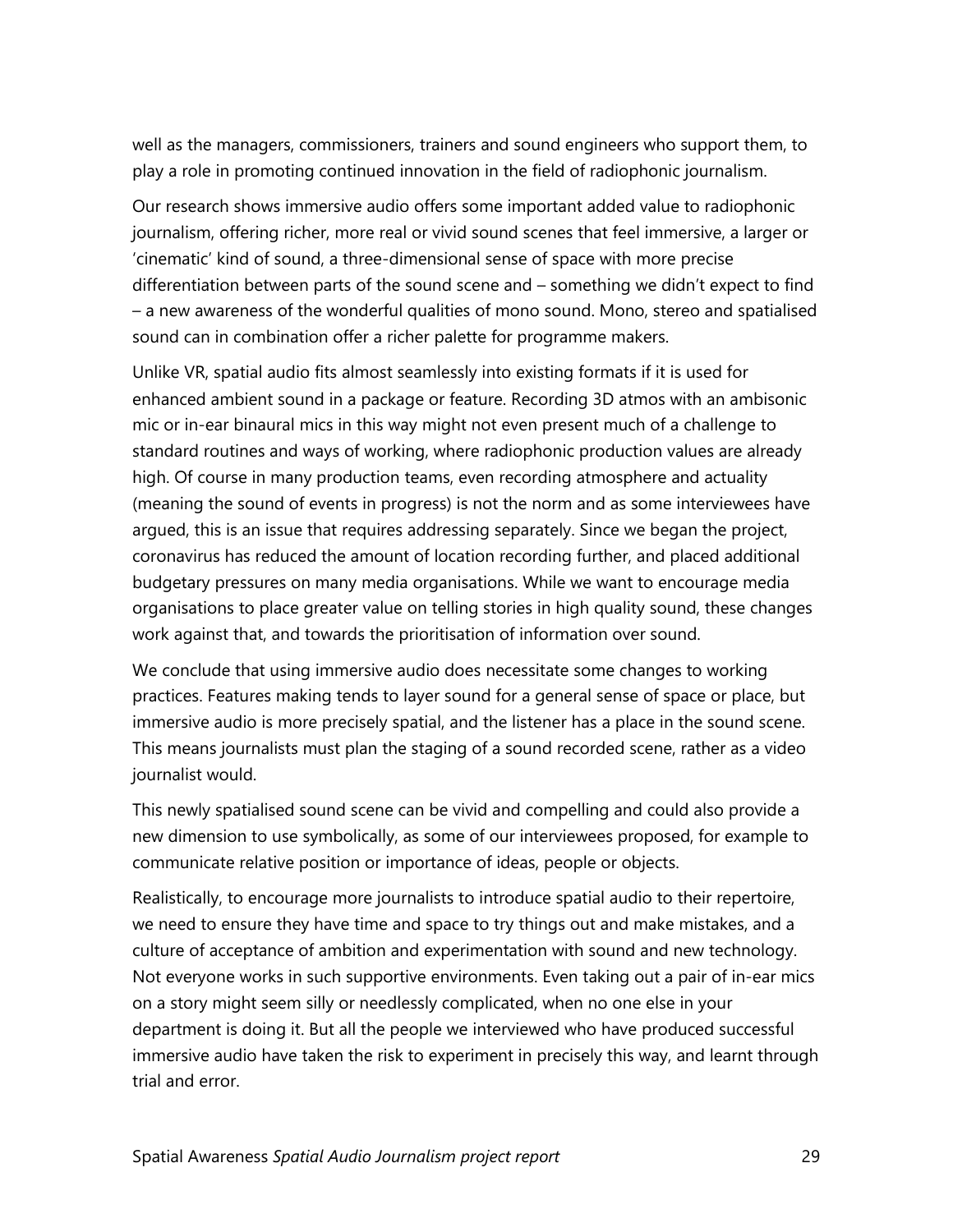#### <span id="page-29-0"></span>**Future research:**

The most pressing need seems to be for audience research. Existing user testing tends to focus on comfort, usability and technical issues, and the results are sometimes not available outside the organisation that conducts the research. The researcher and our interviewees have therefore had to rely on our own interpretation of material produced in spatial audio, making the observation that a particular technique is, for example, 'cinematic', 'realistic' or 'confusing'.

Research with a wider range of listeners who enjoy narrative audio journalism already could better establish the range of responses to different techniques mentioned here.

Though we have established a need for enhanced training and development opportunities that deal specifically with creative and editorial issues, we also suggest some workshops and online materials could be tested with producers and journalists and their feedback collected. The results of this could help future trainers plan better training in spatial audio for programme makers.

For our specific **recommendations** see [the end of the Executive summary](#page-6-0)

**If you want to read more,** in addition to this report, which summarises the project as a whole, there are three further outputs in development:

- 1) A journal article examining the way space is used in spatial audio journalism to distinguish between different kinds of contributor to a story;
- 2) A journal article critiquing the concept of 'immersion' in radio and podcasting;
- 3) Workshops and workshop materials for audio producers, to be developed at workshops in the summer of 2020, which have been postponed because of coronavirus.

**Details of all outputs will be updated on the project blog:**  <https://spatialaudiojournalism.home.blog/>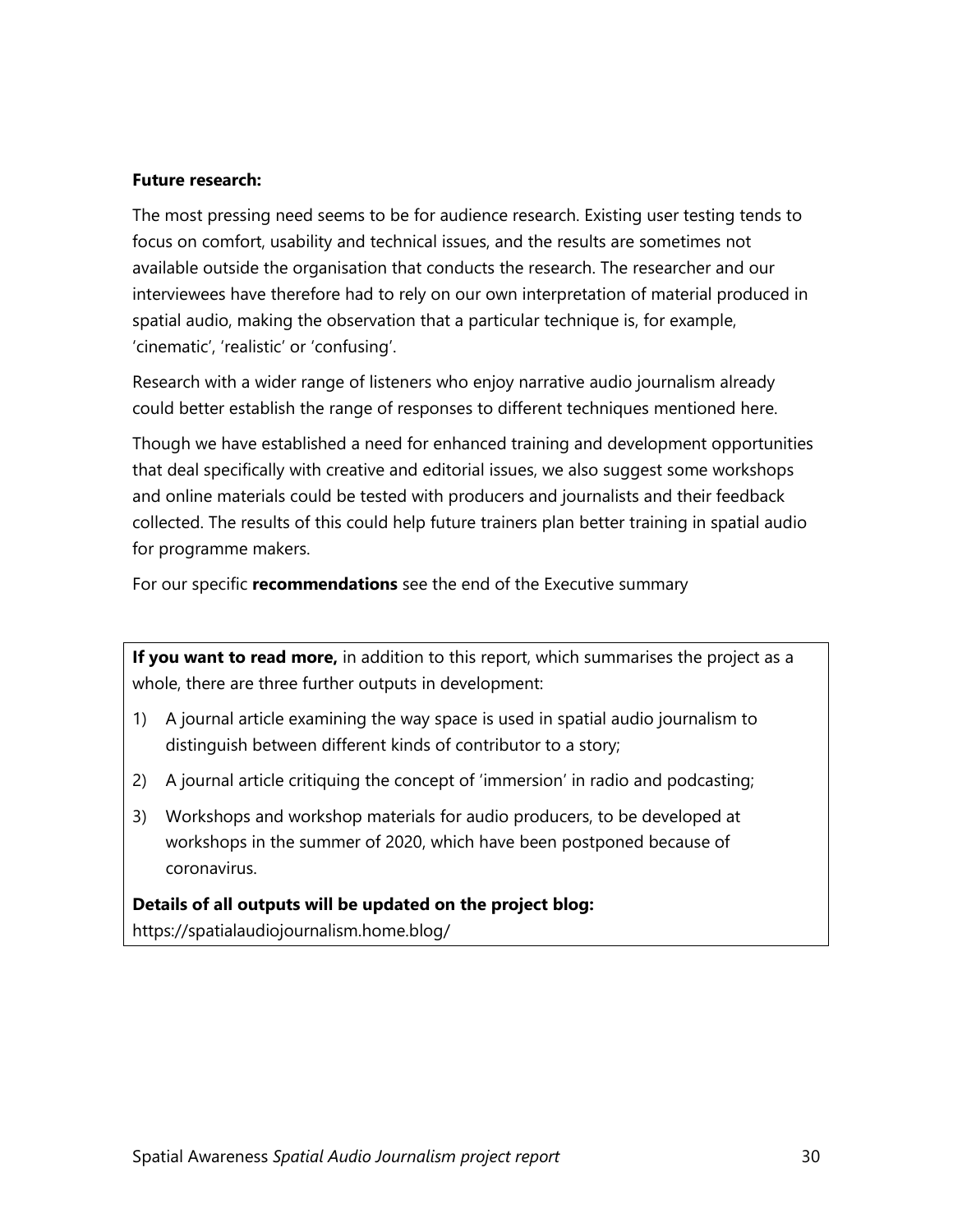### **References**

- Agrawal, S., Simon, A., Bech, S., Bærentsen, K., & Forchhammer, S. Defining immersion: Literature review and implications for research on immersive audiovisual experiences. Paper presented at the 147th AES Pro Audio International Convention. Audio Engineering Society.
- Alzamora, G., & Lorena Tárcia. (2012). Convergence and transmedia: Semantic galaxies and emergent narratives in journalism. *Brazilian Journalism Research, 8*(1), 22-34. doi:10.25200/BJR.v8n1.2012.407
- Batchelor, P. (2019). Grasping the intimate immensity: Acousmatic compositional techniques in sound art as 'something to hold on to'. *24*(3), 307-318. doi:10.1017/S1355771819000372
- Black, C. (2010). An overview of spatialised broadcasting experiments with a focus on radio art practices. *Organised Sound; Org.Sound, 15*(3), 198-208. doi:10.1017/S1355771810000257
- Bracken, C. C., & Skalski, P. D. (2010). *Immersed in media: telepresence in everyday life*. New York: Routledge.
- Burgess, J. (2017). Is virtual technology a threat to journalism's objectivity? Retrieved from http://www.bbc.co.uk/blogs/academy/entries/f4c68fa7-cbc2-4d39-adc1-8e306f1f75a0
- Chainon, J., & Chainon, C. (2018). *A pocket field guide: 360 video storytelling for editors and newsroom managers* The Lookout Station/Global Editors Network.
- Chion, M. (1994). *Audio-vision: Sound on screen* (C. Gorbman Trans.). New York: Columbia University Press.
- Chion, Michel (1999) *The Voice in Cinema.* (C. Gorbman Trans.). New York: Columbia University Press.
- Chion, M. (2010). The silence of the loudspeakers; or, why with Dolby sound it is the film that listens to us. In L. Sider, D. Freeman & J. Sider (Eds.), *Soundscape: The school of sound lectures, 1998 to 2001* (pp. 150-154). London: School of Sound.
- Crook, T. (1998). *International radio journalism: History, theory and practice*. London and New York: Routledge.
- de la Peña, N. (2016). Step inside the future: Virtual reality will let us understand the world in ways photography never could. *MIT Technology Review, 119*(4), 10.
- de la Peña, N., Weil, P., Llobera, J., Giannopoulos, E., Pomés Freixa, A., Spanlang, B., . . . Slater, M. (2010). Immersive journalism: Immersive virtual reality for the first-person experience of news. *Presence: Teleoperators and Virtual Environments 19*(4), 291-301.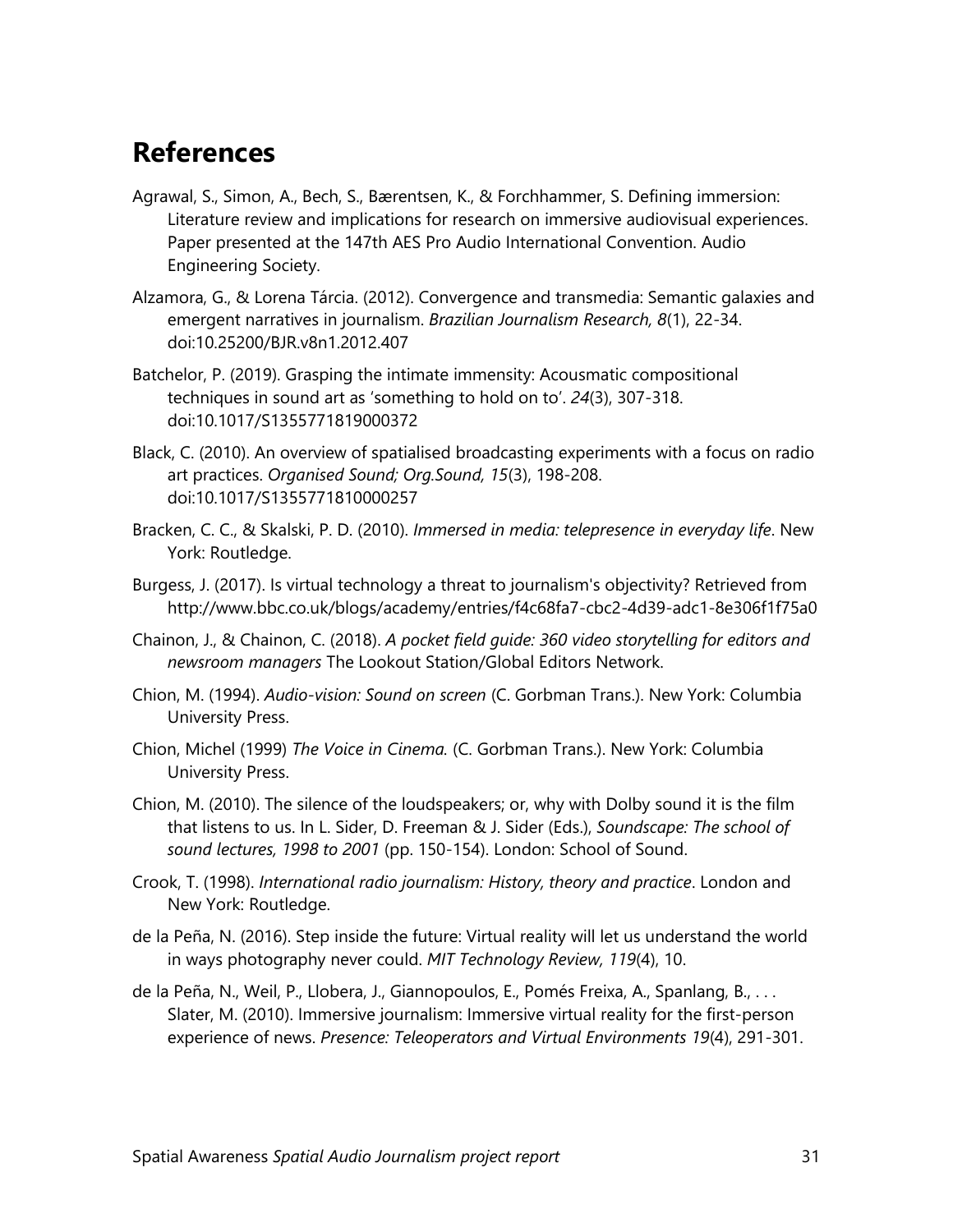- Dominguez, E. (2017). Going beyond the classic news narrative convention: The background to and challenges of immersion in journalism. *Frontiers in Digital Humanties, 4* doi:10.3389/fdigh.2017.00010
- Douglas, S. J. (2004). *Listening in: Radio and the american imagination*. Minneapolis, Minnesota: University of Minnesota Press.
- Doyle, P., Gelman, M., & Gill, S. (2016). *Viewing the future? virtual reality in journalism.* Knight Foundation. Retrieved from https://kf-siteproduction.s3.amazonaws.com/publications/pdfs/000/000/182/original/VR\_report\_we b.pdf
- Dussert, M. (2019). Le son binaural, la révolution sonore qui va faire chavirer vos oreilles. *L'Adn,* Retrieved from https://www.ladn.eu/mondes-creatifs/son-3d-binauralrevolution-sonore/
- Elmezeny, A., Edenhofer, N., & Wimmer, J. (2018). Immersive storytelling in 360-degree videos: An analysis of interplay between narrative and technical immersion. *Journal of Virtual Worlds Research, 11*(1), 1-13. doi:https://doi.org/10.4101/jvwr.v11i1.7298.
- Floros, A., & Tatlas, N.-A. (2011). Spatial enhancement for immersive stereo audio applications. Paper presented at the 17th International Conference on Digital Signal Processing (DSP), 6-8 July, Corfu, Greece. IEEE. DOI:10.1109/ICDSP.2011.6005001
- Francombe, J., Brookes, T., Mason, R., & Woodcock, J. (2017). Evaluation of spatial audio reproduction methods (part 2) : Analysis of listener preference. *Journal of the Audio Engineering Society, 65*(3), 212-225. doi:10.17743/jaes.2016.0071
- Francombe, J., Woodcock, J., Hughes, R. J., Mason, R., Franck, A., Pike, C. R., . . . Hilton, A. (2018). Qualitative evaluation of media device orchestration for immersive spatial audio reproduction. *Journal of the Audio Engineering Society, 66*(6), 414-429. doi:10.17743/jaes.2018.0027
- Future Source. (2019). *Futuresource headphones market report – worldwide.* Oct 19. Retrieved from https://www.futuresourceconsulting.com/reports/posts/2019/october/futuresource-headphones-marketreport-worldwide-oct-19/
- Hacıhabiboğlu, H., De Sena, E., Cvetkovic, Z., Johnston, J., & Smith III, J. O. (2017). Perceptual spatial audio recording, simulation, and rendering: An overview of spatialaudio techniques based on psychoacoustics. *IEEE Signal Processing Magazine, 34*(3), 36-54. doi:10.1109/MSP.2017.2666081
- Healy, A. (2018). *Podcast #308 - how to create interactive, immersive experiences in journalism.* It's All Journalism. 31st May. https://itsalljournalism.com/308-interactiveimmersive-experiences-in-journalism/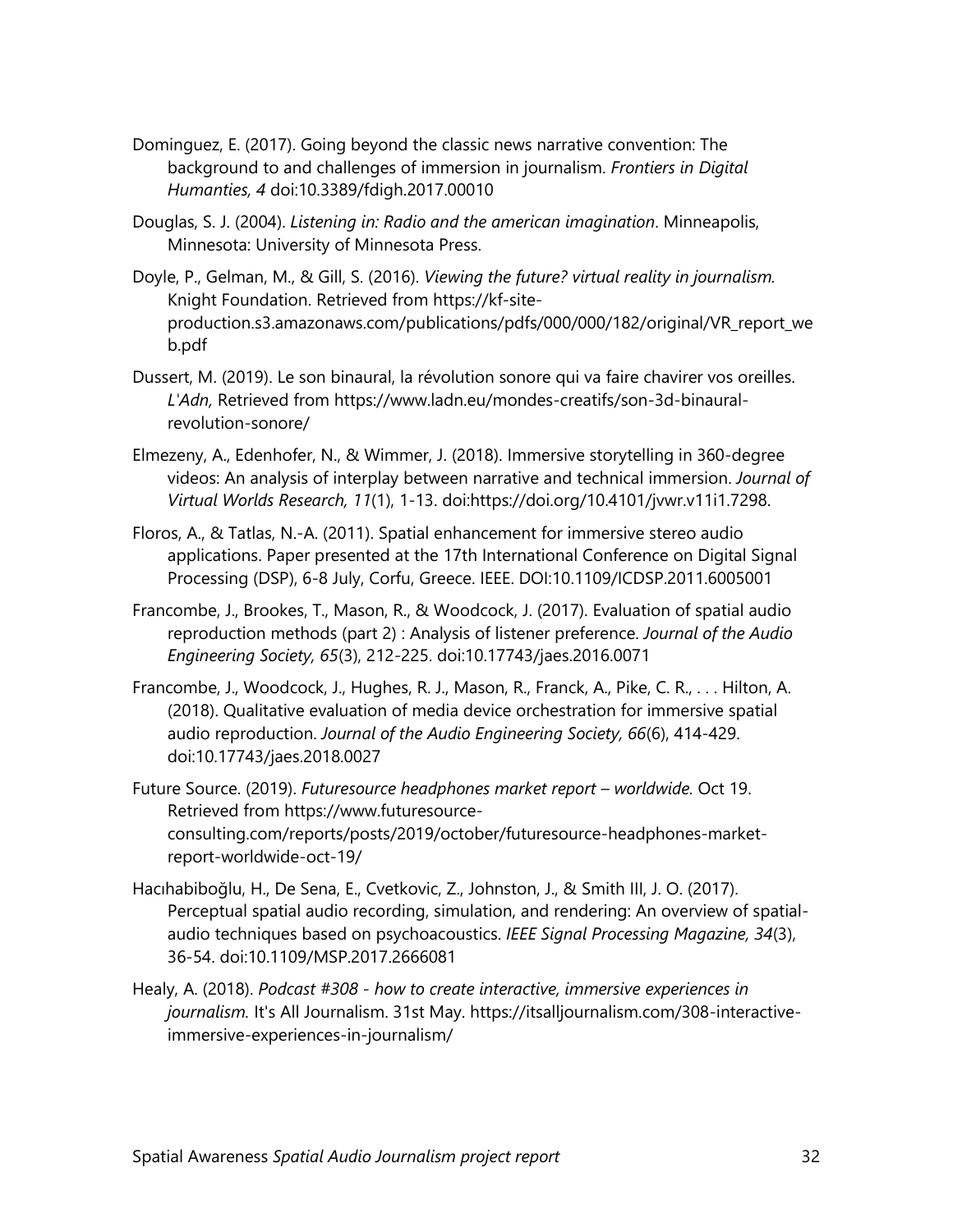- Hendy, D. (2010). Listening in the dark: Night-time radio and a 'deep history' of media. *Media History, 16*(2), 215-232. doi:10.1080/13688801003656249
- Hendy, D. (2007). *Life on air a history of radio four*. Oxford ;: Oxford University Press.
- Herre, J., Hilpert, J., Kuntz, A., & Plogsties, J. (2015). MPEG-H 3D audio-the new standard for coding of immersive spatial audio. *IEEE Journal of Selected Topics in Signal Processing, 9*(5), 770-779. doi:10.1109/JSTSP.2015.2411578
- Jones, S. (2017). Disrupting the narrative: Immersive journalism in virtual reality. *Journal of Media Practice, 18*(2-3), 171-185. doi:10.1080/14682753.2017.1374677
- Kerins, M. (2011). *Beyond Dolby (stereo) cinema in the digital sound age*. Bloomington: Indiana University Press.
- Koski, O. (2015). Step into the story: How virtual reality and other technologies are fostering immersive storytelling. *Nieman Reports, 69*(1), 8.
- Krebs, S. (2017). The failure of binaural stereo: German sound engineers and the introduction of artificial head microphones. *ICON, the Journal of the International Committee for the History of Technology, 23*, 113-144.
- Lee, Y. W., & Kim, S. (2013). Hybrid immersive audio architecture based on 3D object layer. Proceedings of the 2013 IEEE International Conference on Consumer Electronics (ICCE), 318-319. Doi: 10.1109/ICCE.2013.6486909
- Licht, A. (2007). *Sound art: Beyond music, between categories*. New York: Rizzoli.
- Licht, A. (2019). *Sound art revisited*. New York: Bloomsbury Academic.
- Mabrook, R., & Singer, J. B. (2019). Virtual reality, 360° video, and journalism studies: Conceptual approaches to immersive technologies. *Journalism Studies, 20*(14), 2096- 2112. doi:10.1080/1461670X.2019.1568203
- Madsen, V. M. (2010). A call to listen: The 'new' documentary in radio-encountering 'wild sound' and the 'filme sonore'. *Historical Journal of Film, Radio and Television, 30*(3), 391-410. doi:10.1080/01439685.2010.505039
- Mayhew, F. (2018). BBC world service boosts global audience by 10m after biggest expansion since the 1940s, new figures show. *Press Gazette* Retrieved from https://www.pressgazette.co.uk/bbc-world-service-boosts-audience-by-10m-afterbiggest-expansion-since-the-1940s-new-figures-show/
- Melchior, F., Churnside, A., & Spors, S. (2012). Emerging technology trends in spatial audio. *SMPTE Motion Imaging Journal, 121*(6)
- Mills, J., Pellanda, E., & Pase, A. (2017). New interactions: The relationship between journalists and audiences mediated by google glass. *Journalism Practice, 11*(8), 980- 999. doi:10.1080/17512786.2016.1224679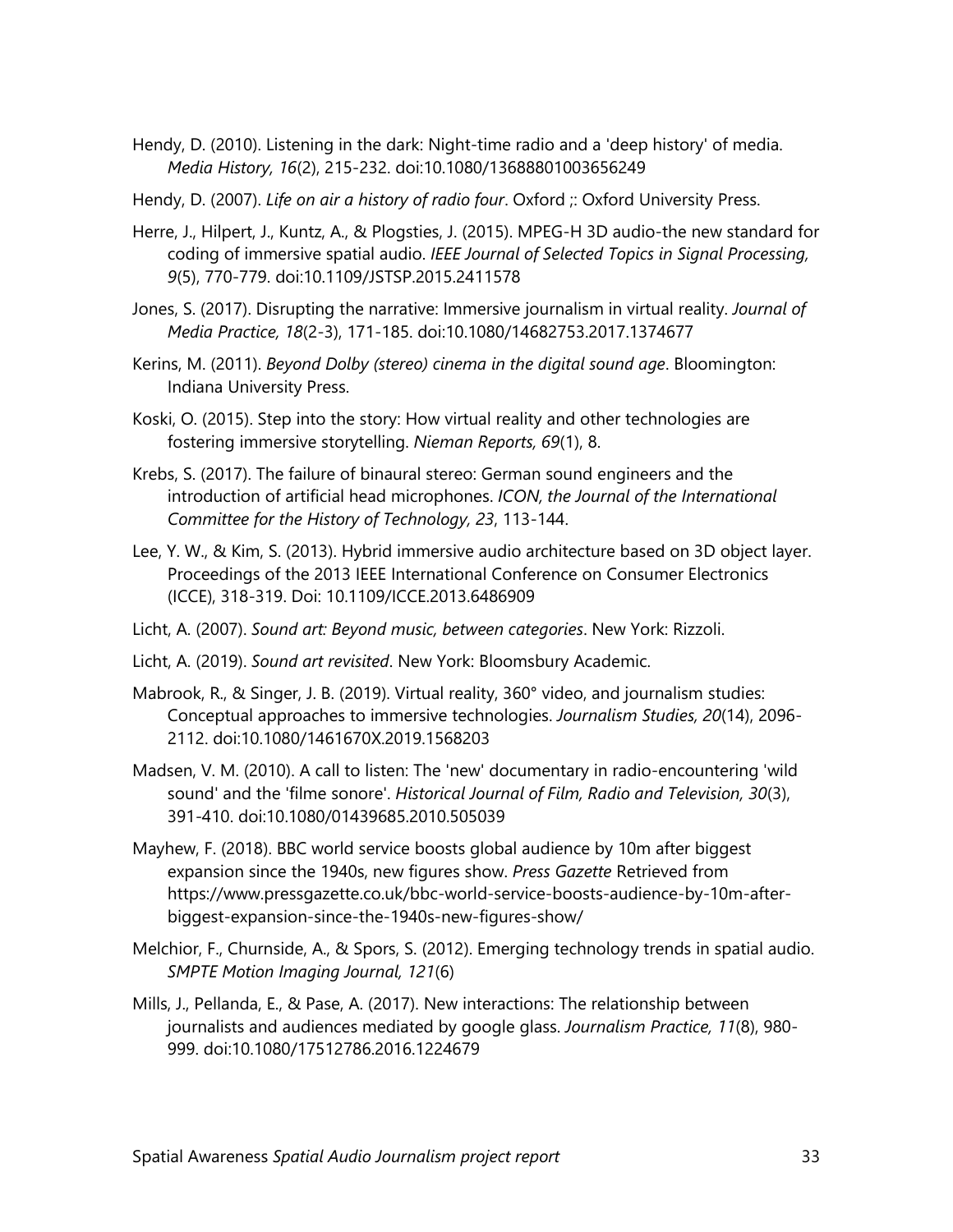- Murray, J. H. (2016). Not a film and not an empathy machine: How necessary failures will help VR designers invent new storyforms. Retrieved from https://immerse.news/not-afilm-and-not-an-empathy-machine-48b63b0eda93#.xrpd2397t
- Newton, K., & Soukoup, K. (2016). The storyteller's guide to the virtual reality audience. Retrieved from https://medium. com/stanford-d-school/the-storyteller-s-guide-tothe-virtual-realityaudience-19e92da57497#.cgxvjzo2h
- Ofcom. (2019). *Media nations 2019.* Retrieved from https://www.ofcom.org.uk/researchand-data/tv-radio-and-on-demand/media-nations-reports/media-nations-2019
- Owen, T., Pitt, F., Aronson-Rath, R., & Milward, J. (2015). *Virtual reality journalism.* Columbia Journalism Review/Tow Centre. Retrieved from https://www.cjr.org/tow\_center\_reports/virtual\_reality\_journalism.php/
- Pavlik, J. V. (2003). New technology and news flows: Journalism and crisis coverage. In K. Kawamoto (Ed.), *Digital journalism: Emerging media and the changing horizons of journalism* (pp. 75-90). Oxford; Lanham, Md: Rowman & Littlefield.
- Pavlik, J. V., & Bridges, F. (2013). The emergence of augmented reality (AR) as a storytelling medium in journalism. *Journalism & Mass Communication Monographs, 15*(1), 4-59. doi:10.1177/1522637912470819
- Pike, C. W. (2019). *Evaluating the perceived quality of binaural technology* Retrieved from http://etheses.whiterose.ac.uk/24022/
- Radio Today. (2019, 29 Dec). Record podcast listening reported by BBC sounds in 2019. *Radio Today,* Retrieved from https://radiotoday.co.uk/2019/12/record-podcastlistening-reported-by-bbc-sounds-in-2019/
- RAJAR. (2019). *Data release Q3 2019 .*Retrieved from https://www.rajar.co.uk/docs/news/RAJAR\_DataRelease\_InfographicQ32019.pdf
- Roginska, A. (2018). Binaural audio through headphones. In A. Roginska, & P. Geluso (Eds.), *Immersive sound: The art and science of binaural and multi-channel audio* (pp. 88-123). Abingdon: Routledge.
- Rueb, T. (2003). Sonic space-time: Sound installation and secondary orality. Retrieved from https://www.semanticscholar.org/paper/Sonic-Space-Time-%3A-Sound-Installationand-Secondary-Rueb/f4dfed8a7825dbcd2e7ad08ca7d621db8ea81beb?tab=references
- Scannell, P., & Cardiff, D. (1991). *A social history of british broadcasting. Vol.1, 1922-1939, serving the nation*. Oxford: Basil Blackwell.
- Stefani, B. (2020, January). Tournage: RFI: Le son 3D dans tous ses états. *Mediakwest,* 16-18.
- Sundar, S. S., Kang, J., & Oprean, D. (2017). Being there in the midst of the story: How immersive journalism affects our perceptions and cognitions. *Cyberpsychology, Behavior and Social Networking, 20*(11), 672-682. doi:10.1089/cyber.2017.0271